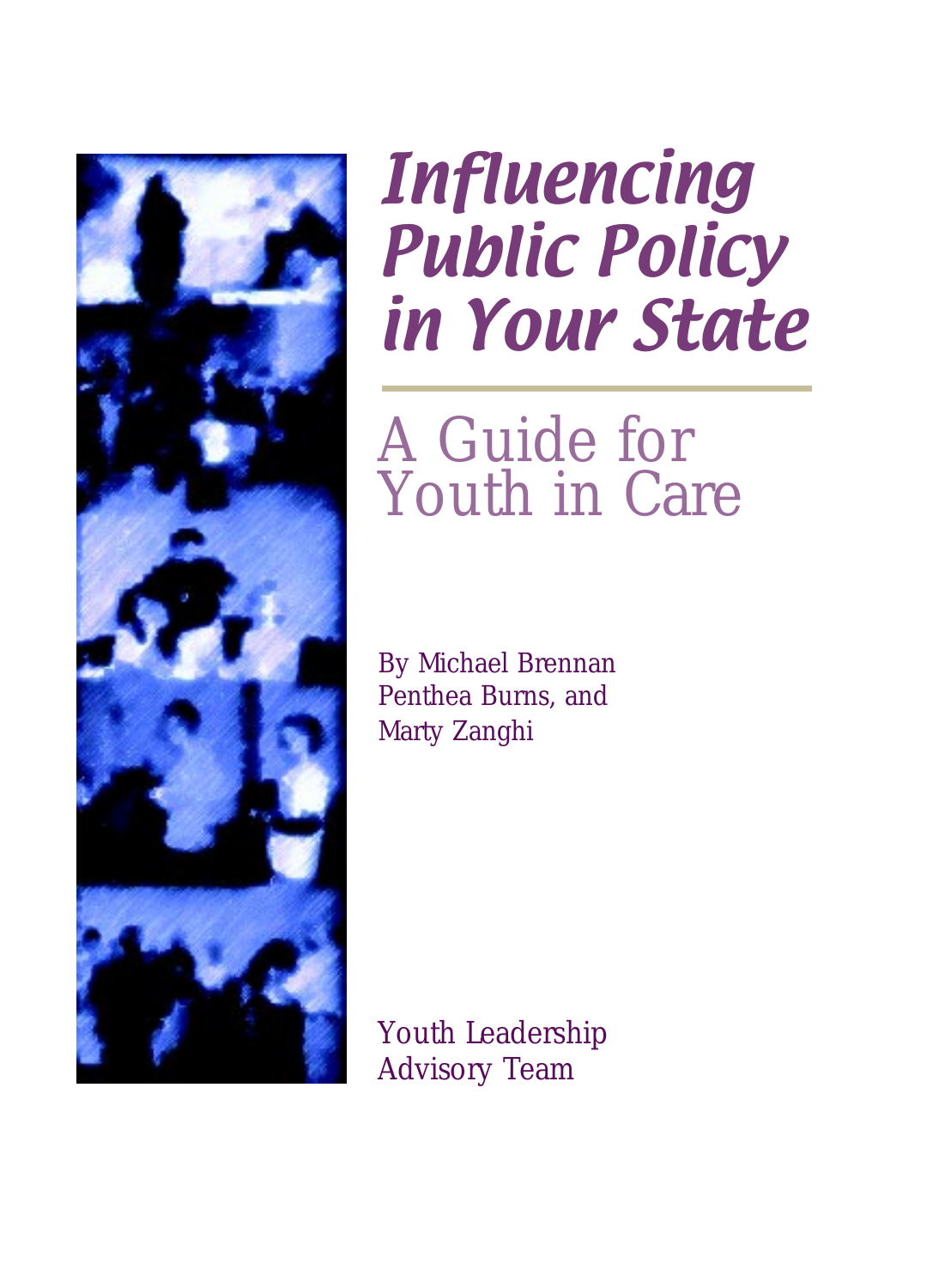## **Acknowledgements**

The Maine Youth Leadership Advisory Team (YLAT) has played an important role in promoting positive policies for youth in care. This book reflects both what team members learned and what YLAT has experienced in the public policy arena. In this book, you will read about Sue. Sue actually represents nine amazing youth in care. In 1999, these youth prepared and delivered testimony for the passage of a tuition waiver bill. Maine became the fourth state to pass a tuition waiver bill for youth in care. Thank you to Sherri Stockwell for coaching and organizing youth in a short period of time. For their willingness to speak on behalf of youth in care, we are grateful to:

| Jennie H. | Trina R.   | Maria G. | Jim D  | Jen S. |
|-----------|------------|----------|--------|--------|
| Lizz M.   | Crystal C. | John C.  | Amy L. |        |

Since that time, Maine youth in care have aided with the revision of the Department of Human Services (DHS) Extended Care Policy and have testified before legislative committees and special commissions. In April of 2001, the Director of the Bureau of Child and Family Services (BCFS), Karen Westburg, asked Maine YLAT members to draft ideas for the first ever state policy to govern the rights of siblings in foster care.

We would like to thank the DHS BCFS staff and administrators for their commitment, vision and support of the Maine Youth Leadership Advisory Team. Special appreciation to Karen Westburg, Diane Towle, Sandra Hodge, Hugh Sipowicz, and Tim Hickey; to the Life Skills Caseworkers: Chris Hunninghaus, Kate David, JoAl Polvinen, Maureen Talon, Cathy Roessler and Cathie Richards; and to the Maine Legislature for inviting youth to guide their policy making process.

We are particularly grateful to Commissioner Concannon for his personal attention and commitment to listening to the voices of young adults in foster care. We would like to acknowledge Anne Bernard, Muskie School of Public Service, for her patience and talent in the formatting of this handbook; David B. for creating the cover design; Crystal C., Daniel A.-G., John R. and Leslie F. for editorial oversight. Finally, we extend our appreciation to the leadership of Freda Bernotavicz, Director, Institute for Public Sector Innovation.

Youth in care all over the country are finding their way into the policy arena. This book is dedicated to all youth who have used the lessons from their personal life experiences to inform sound public policy. Thanks to all.

Marty Zanghi Manager of Youth Development Muskie School of Public Service Portland, Maine

Penthea Burns YLAT Coordinator Muskie School of Public Service Portland, Maine

Summer, 2001

In complying with the letter and spirit of applicable laws and in pursuing its own goals of pluralism, the University of Southern Maine shall not discriminate on the grounds of race, color, religion, sex, sexual orientation, national origin or citizenship status, age, disability, or veterans status in employment, education, and all other areas of the University. The University provides reasonable accommodations to qualified individuals with disabilities upon request. Questions and complaints about discrimination in any area of the University should be directed to the campus compliance officer, 7 College Avenue, 207-780-5094/TTY: 207-780-5646.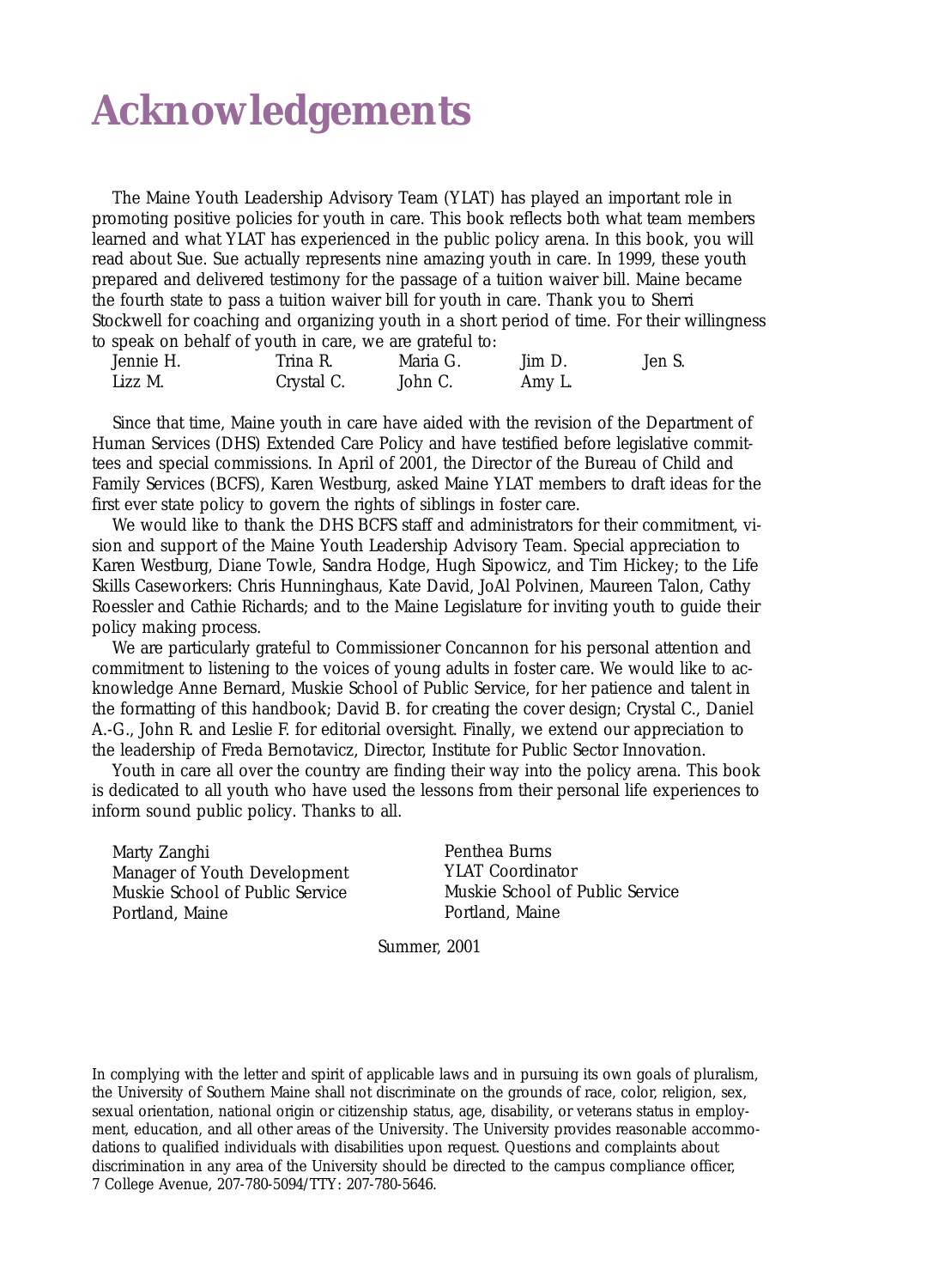## **Youth in care**

The purpose of this publication is to help you become more effective in shaping public policy. It offers straightforward advice and practical strategies on topics ranging from coalition building to public speaking.



In this book you will see the term, **youth in care.** In our discussions with youth over the years, this term has been identified as the best way to describe all youth in the care or custody of the state. For our purposes, youth in care includes youth who may live in foster homes, group homes, residential treatment settings, transitional living programs, correctional settings, in their own place and sadly, on the streets. We hoped to use one, simple phrase to make reading on this topic clear and understandable.

#### **How to Use This Book**

If you are a youth in care or an ally to youth in care, then you know that child welfare systems have strengths as well as challenges. While there are policies that help youth, there also are things that need to change. Some of these changes require new policies.

That's where this book comes from. Youth in care are making their voices heard. Youth are telling others what helps and what hurts. Youth are the experts on foster care and can play a vital role in influencing public policy. In short, youth in care are taking the lead in advocating for themselves.

This book was put together to help youth advocate for better policies. Who do you go to when you want to change a law or an agency rule? How do you turn your personal experiences into helpful ideas for other youth in care? What else do you need in addition to the insight you've gained from your personal experience with the child welfare system?

We hope that youth in care groups can use this book to guide their advocacy, increase their ability to devlop and shape policies and enhance the skills of youth. We have had success using this material as a training guide. Hopefully you can too. Read on.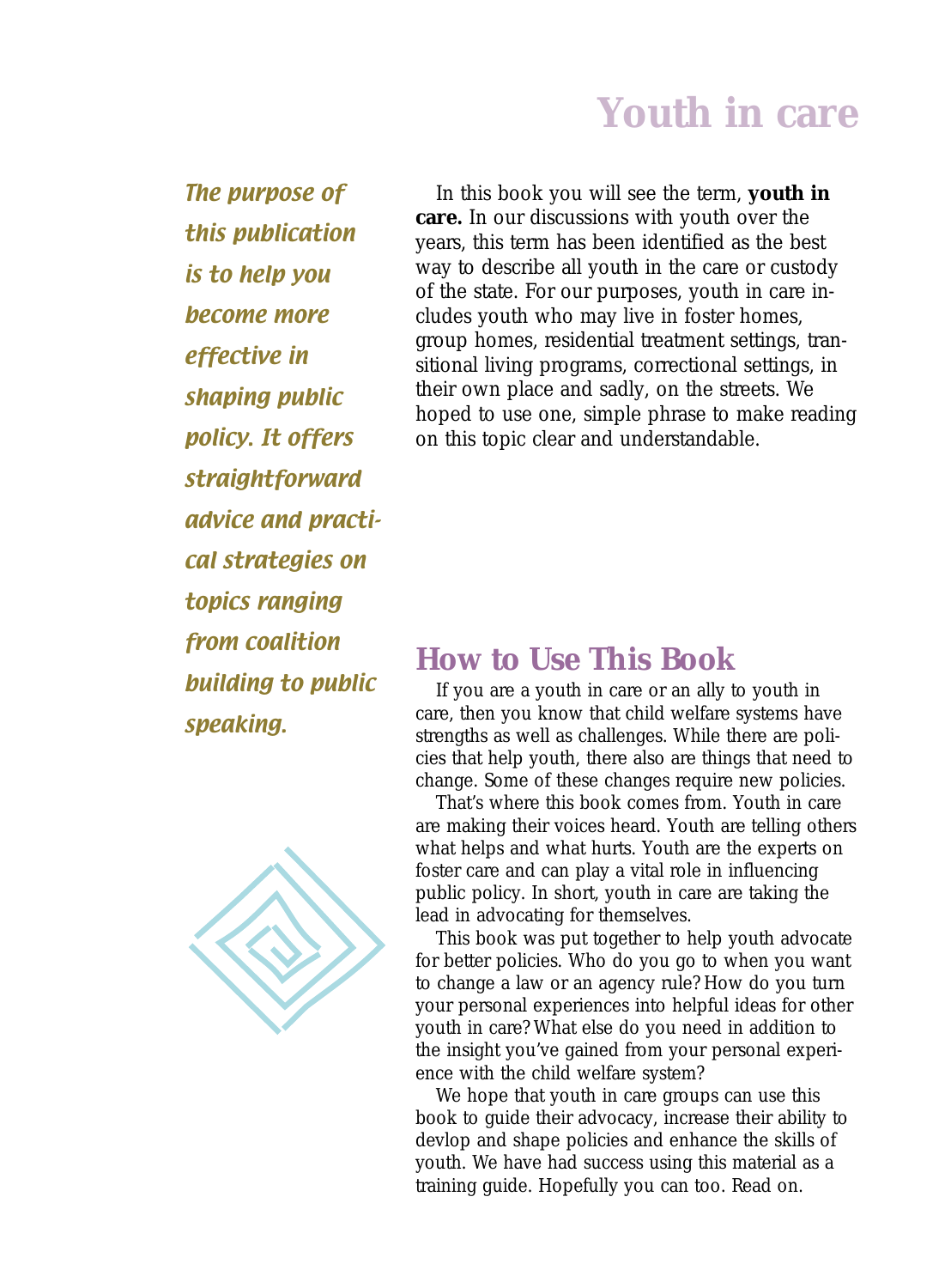## **Introduction**

"I have been in foster care for 6 years. I was taken out of my home because my family life was very abusive and drugs were a serious part of my family's everyday life. During the first three years in custody, I was placed in 45 different group homes and shelters. I have two brothers that still live in an abusive home. I want to be a positive role model by going to college and living a productive life."

Sue was nervous. She was testifying at a public hearing before the Legislature's Joint Standing Committee on Education and Cultural Affairs on *L.D. 708: An Act to Provide Educational Opportunities for Persons who Resided in Foster Care*. The bill she supported would waive the tuition for youth in care who wanted to attend the state's university or technical college system. Only three other states offered waivers for youth in care.

Her story is an example of why this bill should pass. It also highlights the difficulties faced by youth in care when they want to influence public policy. In every state across the country, decisions and policies affecting youth are made by federal officials, state legislators, county commissioners, city/town councilors and child welfare professionals. Too often, youth do not have an effective voice or play an active role in developing policies. Even though public officials say they want the advice or suggestions that youth have to offer, they often do not make it easy for youth to be involved.

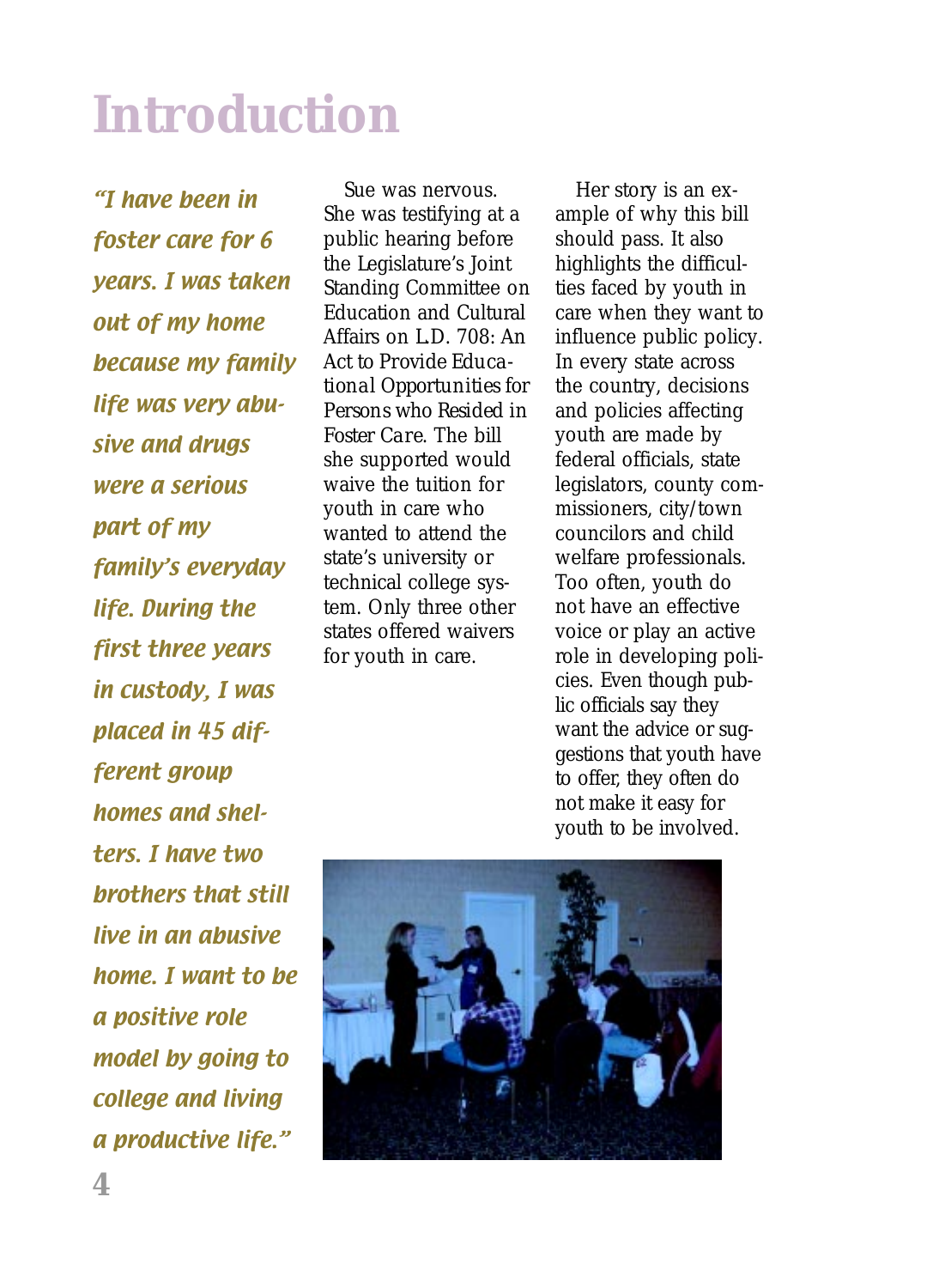For youth in care, the barriers to working with policy makers are even more difficult. Most elected officials take special interest in issues of concern to voters in their district or town. They develop relationships with people over time by working on issues or solving problems with government agencies. Like Sue, youth in care may not live in a district or town long enough to develop a working relationship with their elected officials. Youth who are not in care rely on their parents, relatives or friends to introduce them to elected officials or policy makers.

While traditional methods of working with policy makers may be more of a challenge, you do have a distinct relationship with policy makersyou are in their care. As a result, you can advocate for a more direct voice with policy makers. Your experience and knowledge can be very helpful when they are developing new programs or policies. Your foster parents or caseworker may be of help. A guidance counselor or teacher may be in a position to introduce you to decision makers. Better yet, you could organize a group of youth in care and ask for a meeting with the Commissioner of Human Services or your casework supervisor.

The purpose of this publication is to help you become more effective in shaping public policy. It offers straightforward advice and practical strategies on topics ranging from coalition building to public speaking.

### A Word About Public Policy

In most cases, public policy is set by elected or appointed officials such as school boards, city councilors, county commissioners, state legislators and members of the U.S. Congress. Public policy explains how an individual or an organization/agency will act. For example, all states have laws or public policies requiring students to attend school. Public policy can also be made through rule making. This process is usually completed by state agencies and may include regulations such as the requirements for becoming a foster parent. Sue was attempting to convince the Committee that the state, as a matter of public policy, should offer a tuition wavier for foster youth. If the bill is passed, it will then become the state's policy to help youth in care attend college.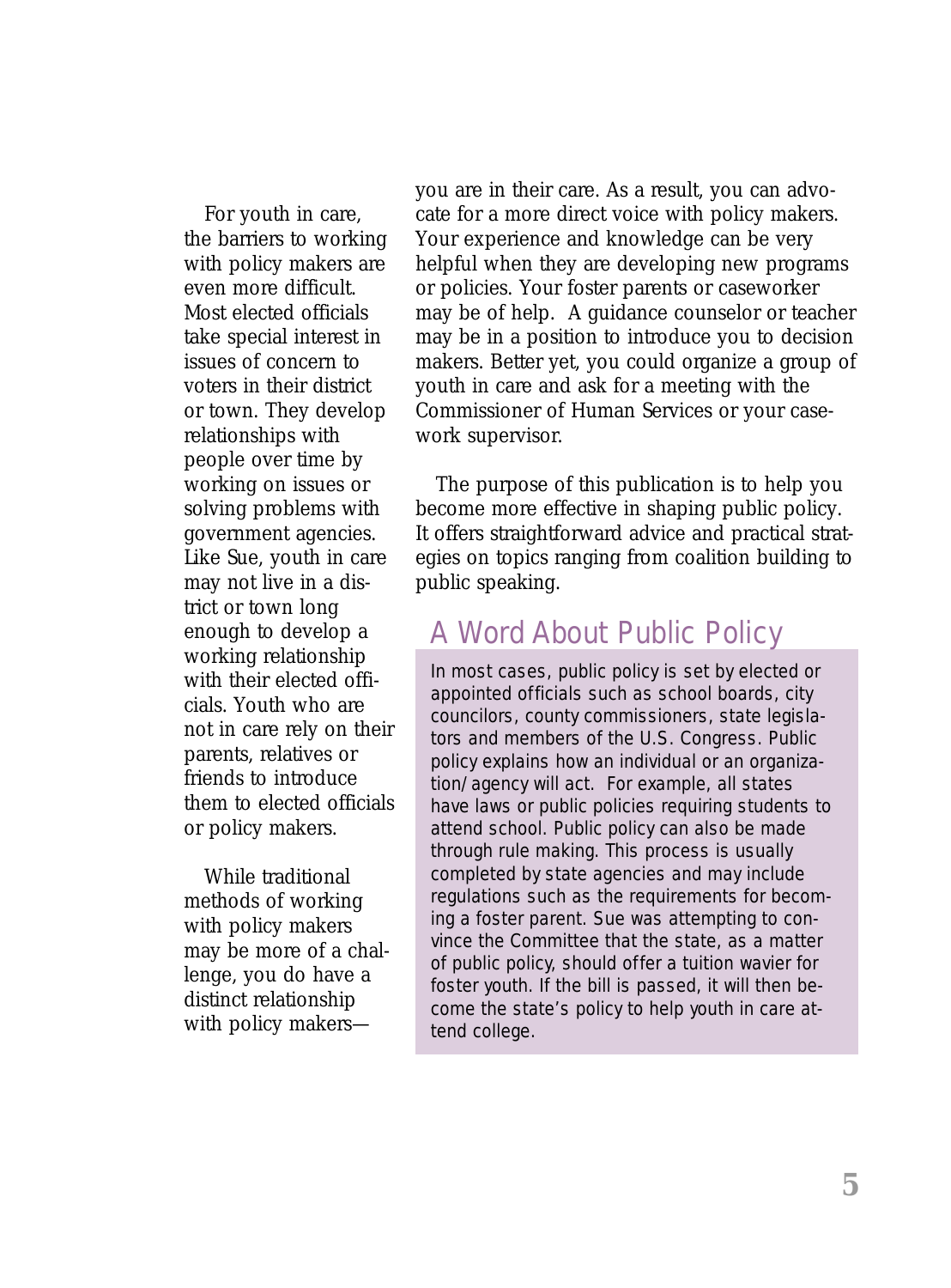## **Know what you want**

"The passage of this bill will provide the financial resources necessary for youth in care to attend college."

know what you want

identify the problem

be clear & realistic

Sue's appearance before the Education Committee was set into motion several weeks earlier during a twoday "Youth Summit." At the summit, youth in foster care discussed how difficult it was to attend college because of limited funds. Information about *L.D. 708* was distributed and reviewed. The youth saw the bill as an opportunity to discuss their concerns about access to higher education. Several of the youth volunteered to attend the public hearing on the bill and advocate for its passage.

The first rule to influencing public policy is knowing what you want. In this situation, the youth at the summit were able to identify a public policy problem and find a way to address it with a new policy. Many efforts by youth fail to gain support at the municipal, state or federal level because advocates are not clear or realistic about what they want elected officials to do. Talk your idea over with other youth and adults to make sure you have a good understanding of the public policy you want to change or propose. Once you know what you want, it is easier to enlist support, develop alternative approaches and, if necessary, agree to a compromise.

talk your idea over

enlist support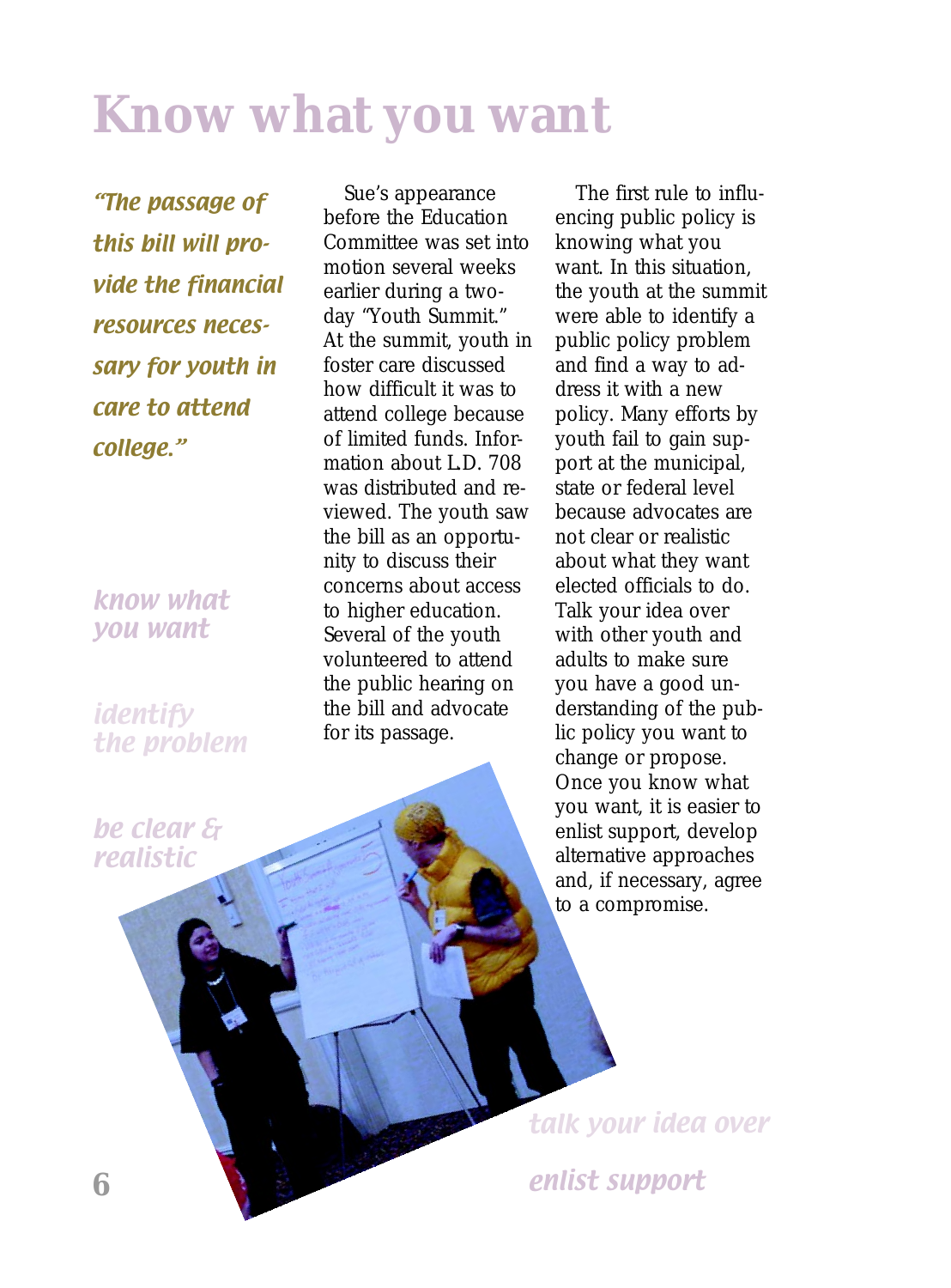## **What do you want?**

Every state's child welfare system is different, but there are several issues which may be relevant regardless of where you live. For example, in your state you might want to:

- work for the passage of a tuition waiver policy similar to the one in other states,
- increase the foster parent payment rate,
- create more job training programs and work opportunities for youth in care,
- establish a youth leadership advisory council,
- strengthen policies on sibling rights,
- improve resources for getting a driver's license, and
- promote more flexible educational policies and better special education programs.

#### **What do you want?**

There are a number of national organizations that work with youth in care and can give you more information and assistance once you have identified an issue. There are also several web sites dedicated to policy issues facing youth in care. Just make sure that the issue you focus on is tailored to the unique circumstances in your state or community.

have a good understanding

develop alternative approaches

compromise, if necessary

#### Youth Leadership Web Site Links

Maine's Youth Leadership Advisory Team (YLAT) is a statewide youth in care group who have organized to make youth voices heard. www.ylat.usm.maine.edu

California Youth Connections is an advocacy/youth leadership organization for current and former foster youth. www.calyouthcon.org

Canadian Youth in Care Network (NYICN) is a non-profit, charitable organization run by and for young people, aged 14-24, who are or have been in the care of child welfare authorities across Canada. www.youthincare.ca

Say So is a statewide association of youth aged 14 to 24 who are or have been in the out-of-home care system that is based in North Carolina. Sayso-nc.tripod.com

The National Resource Center for Youth Services at the University of Oklahoma has a mission to enhance the quality of life of our nation's youth and their families by enhancing the quality of human services.

#### www.nrcys.ou.edu

The National Network for Youth believes that advocates for youth have an obligation to educate and encourage policymakers to be active in acknowledging, protecting and enhancing the value of youth to the nation. www.nn4youth.org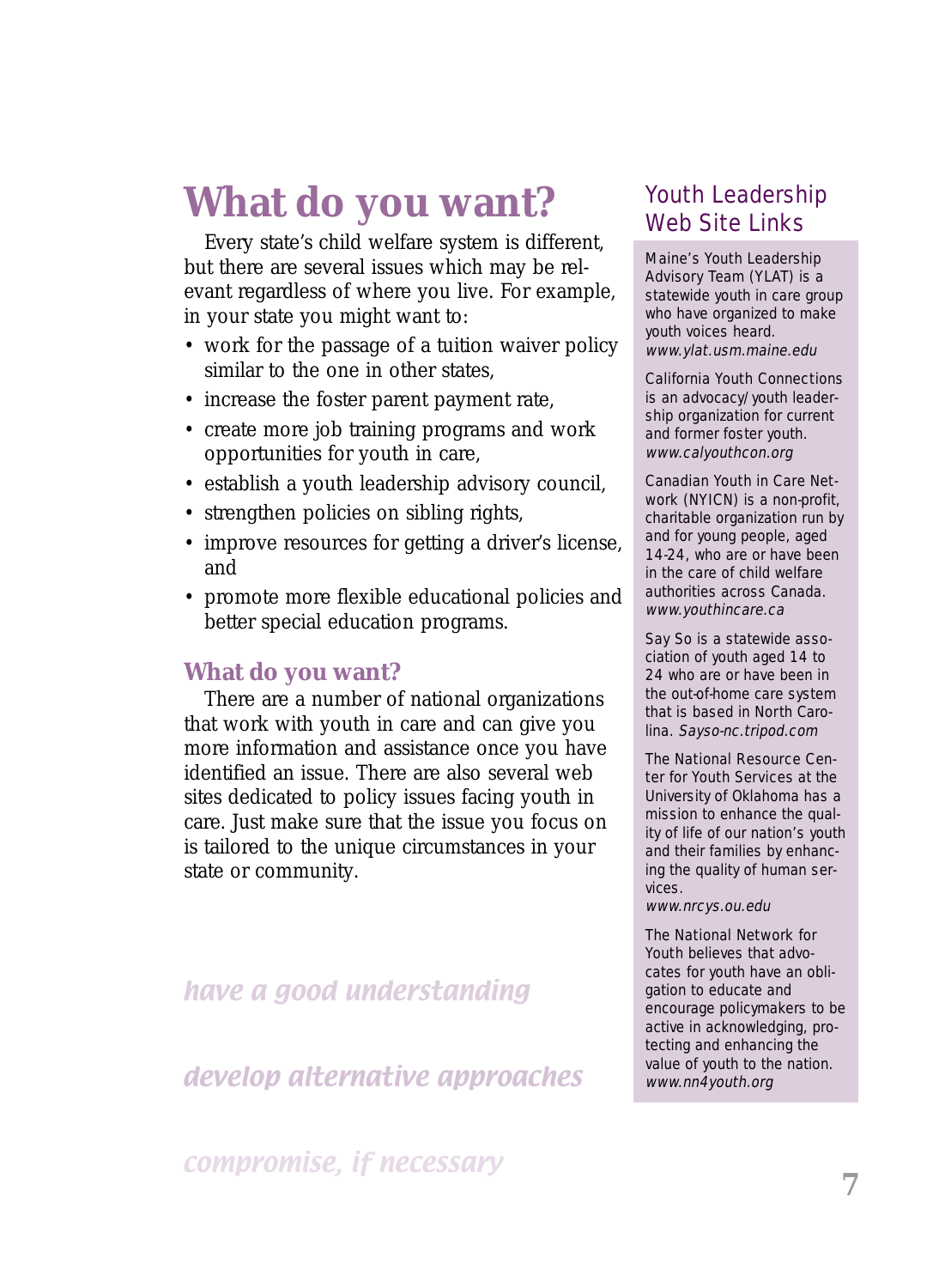## **Making your case** the facts and the figures

"My biological family has been unable to support me in the past four years. I have been financially responsible for myself since graduating from high school. These facts make it harder for me to go on to college and further my education."

After you decide what you want, the next step is to gather the facts, figures and information to support your position. When making your case, it is important to combine facts with real life situations. For example, if you decided to support a tuition waiver bill, you might want to gather information on how many youth in care will be eligible for the waiver. This data will help you convince the Committee as well as the University and Technical College systems that the cost of the waiver would not be significant. You could also point out that youth in care are less likely to pursue post secondary educational opportunities due to lack of funds. Your facts should be supported by official reports, studies or documents.

Equally powerful are stories that help elected officials better understand the problem. "No one in my family has ever graduated from high school except me," Sue told the Committee. "Now I am in college and I want others to be able to go on to college and not have to worry about money for college." Sue's comments are a very clear way to tell the Committee why the bill is important and how it will affect her life positively. Personal stories of this kind can be an effective way of making your case to policy makers, but be sure that your facts are accurate and the stories truly represent the situation.

facts & **the real life the why the bill**<br>figures + situations = is important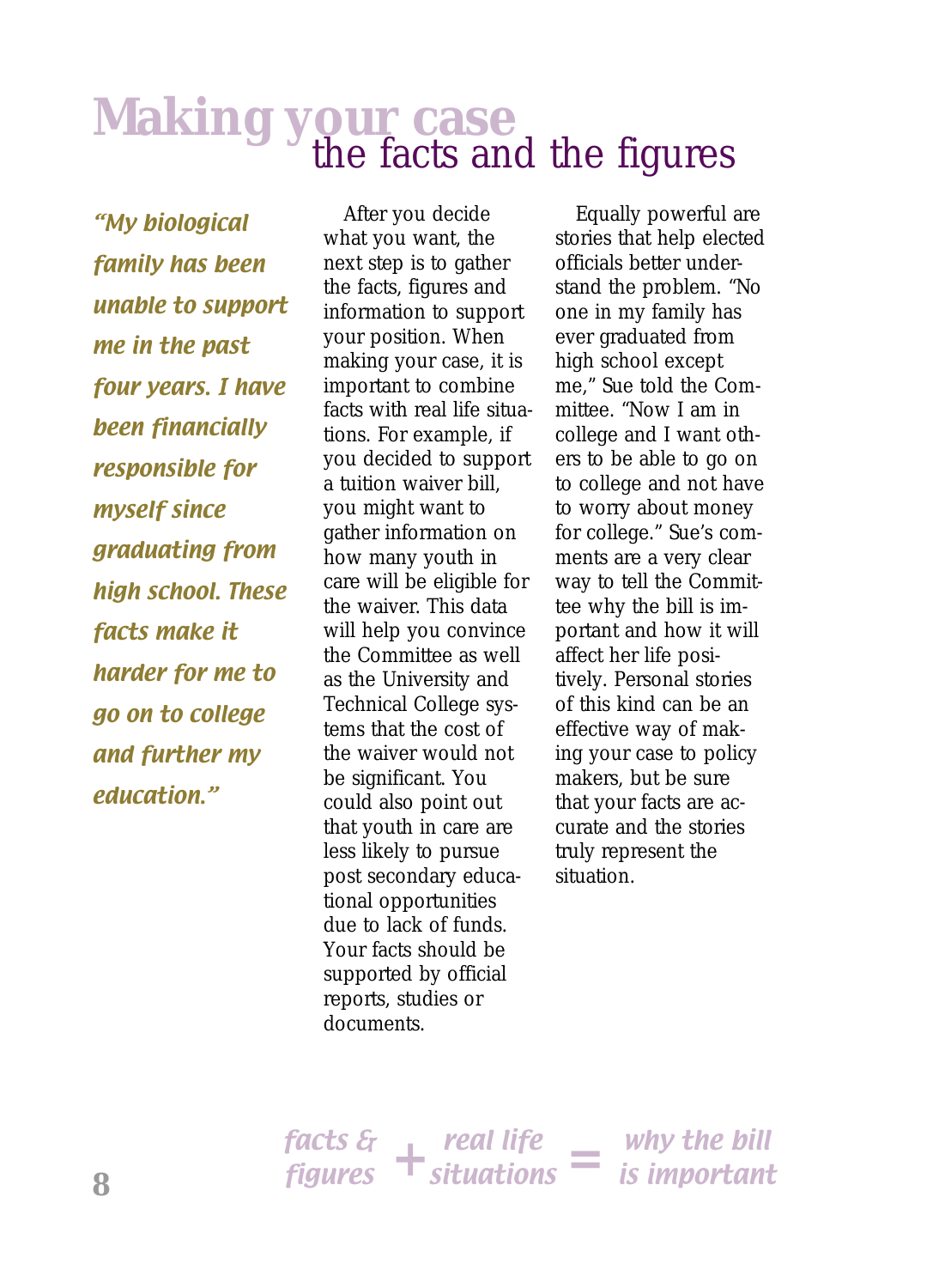#### How to research the issue

- First, ask yourself these two questions. Who will receive the information? What do you want to educate them about?
- As much as possible, try to use data from official sources such as reports from the state or federal government or universities. Cite your sources.
- Make sure your data is correct.
- Present the information in a clear and simple manner. It is easy to overwhelm people with information.
- Get help from a teacher or from the school or public librarian (high school, university or state).
- If you use less formal data, make sure you explain how the data was gathered. For ex-

#### accurate

#### very clear

ample if you do an "informal survey " of twenty youth who are in care, you can use the results as long as you explain how you completed the survey.

- Other sources of information include newspaper files and legislative history on the issue.
- The internet can also be used to collect information. Again, make sure it is accurate.

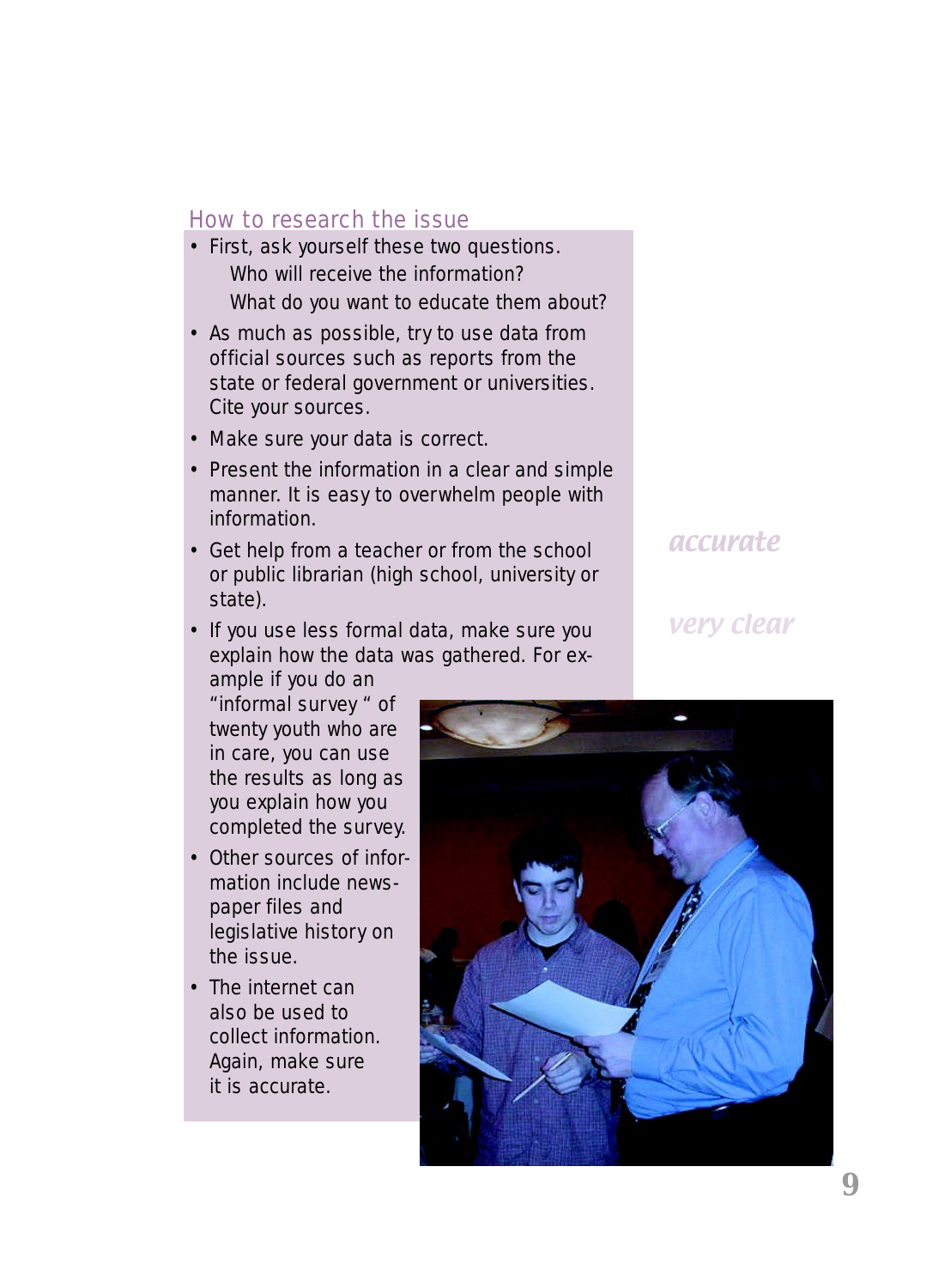## **Who makes decisions** and who can help

"I feel this bill should be passed because youth in custody need the financial support to get through college. There are so many youth that would succeed but don't have the money."

To bring about change in public policy, it's important to know who will make the policy. In this case, the youth knew the Legislature would make the decision about making a tuition waiver available to youth in care. As a result, they needed to appear at the public hearing on the bill and present testimony.

In other situations, depending on what you want, a different level of government may be more appropriate. If, for example, you decided that your school should provide more guidance counseling for students, you would approach the local school board with

your request. Or if you thought there should be more recreation programs for youth in the community, a proposal would be put before the city council.

There are also a number of different policy issues affecting youth in care that are developed through the rule making process. Rules are usually developed and adopted by a state agency. The agency will follow certain guidelines, including public hearings, before the rules go into effect. The rules might cover policies related to the visitation rights of siblings in care or the amount of payments for foster parents.

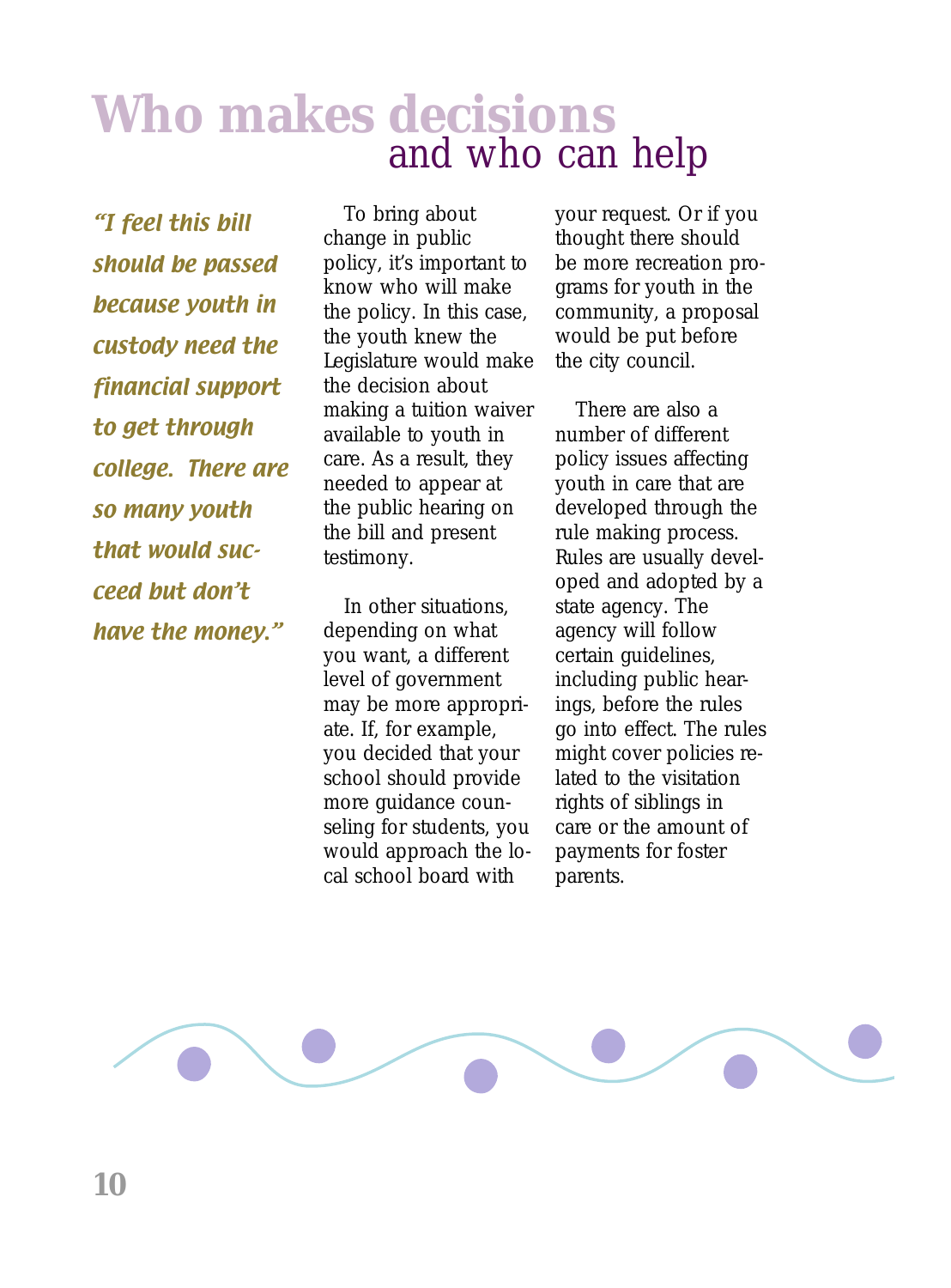Along with identifying decision makers, it is important to find out who can help you change or influence the policy being considered. If you were trying to pass a tuition waiver law, you might want to have the bill supported by members of legislative leadership or Education Committee members. It is also very helpful to have the Commissioner of Human Services, the Chancellor of the University System and the President of the Technical College System all testify for the bill. Their presence and support can provide more credibility for the proposal.

#### Meeting with policy makers

- Elected officials like to meet with people they represent. Do not hesitate to set up a meeting on an issue important to you. Thank them for meeting with you.
- Bring others who share your views.
- Be prepared, be brief and be clear about what you want them to do.
- Bring information that explains your request.
- Be direct but do not make demands.
- Follow-up the meeting with a thank you note.
- It is possible to meet with the Governor or the Commissioner of Human Services. Ask them directly or ask someone who knows them to set up the meeting.
- If you need to meet with members of Congress or their staff, contact their district office. The phone number and address can be found in the phone book or on a state's web site.



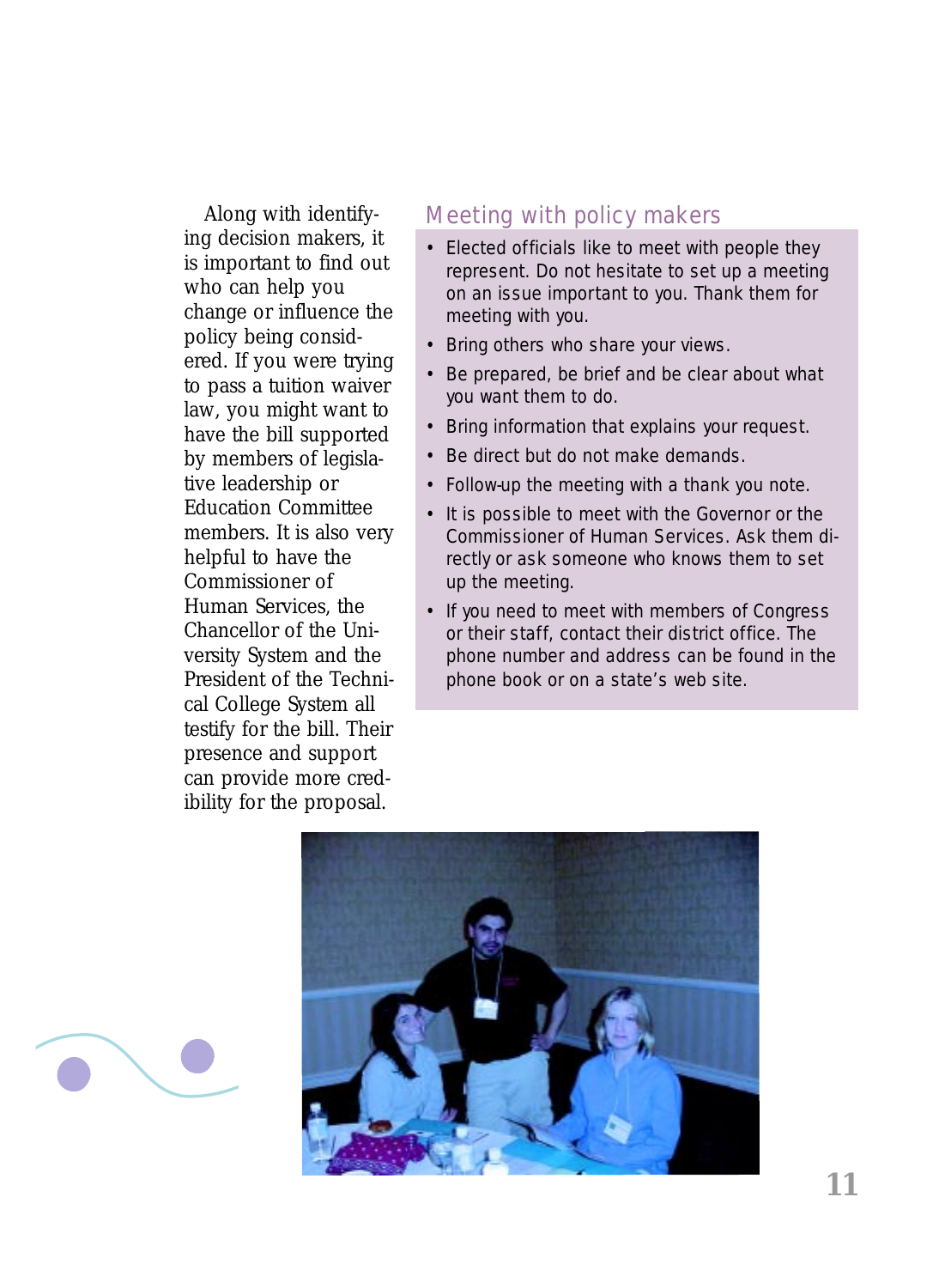## **How government works**

"We only have six days until the public hearing before the Legislature's Education Committee. We need to prepare testimony and organize for the public hearing."

A bill calling for a tuition waiver will probably be referred to the legislative committee dealing with education issues. In a number of states, the bill will be scheduled for a public hearing. At that time, you can make your case for the bill.

In each state, the public policy making process is different, but there are several common features to state, county and municipal government.

#### **Municipal Government:** This level of government includes towns and cities. Town councilors may be elected at annual town meetings while city councilors may be elected by voters from the entire city or from a specific district. Mayors may be elected by the voters or by their colleagues on the council. In many towns and cities, a professional administrator or manager is hired to handle the day-to-day operations. The manager can be a very influential person. He/she may be the first person to meet with if you have a policy issue involving municipal government. Budgets, ordinances and policies are set by city councils or at town meetings. Almost all city councils have a regular meeting schedule and a formal process for bringing issues forward for con-

sideration.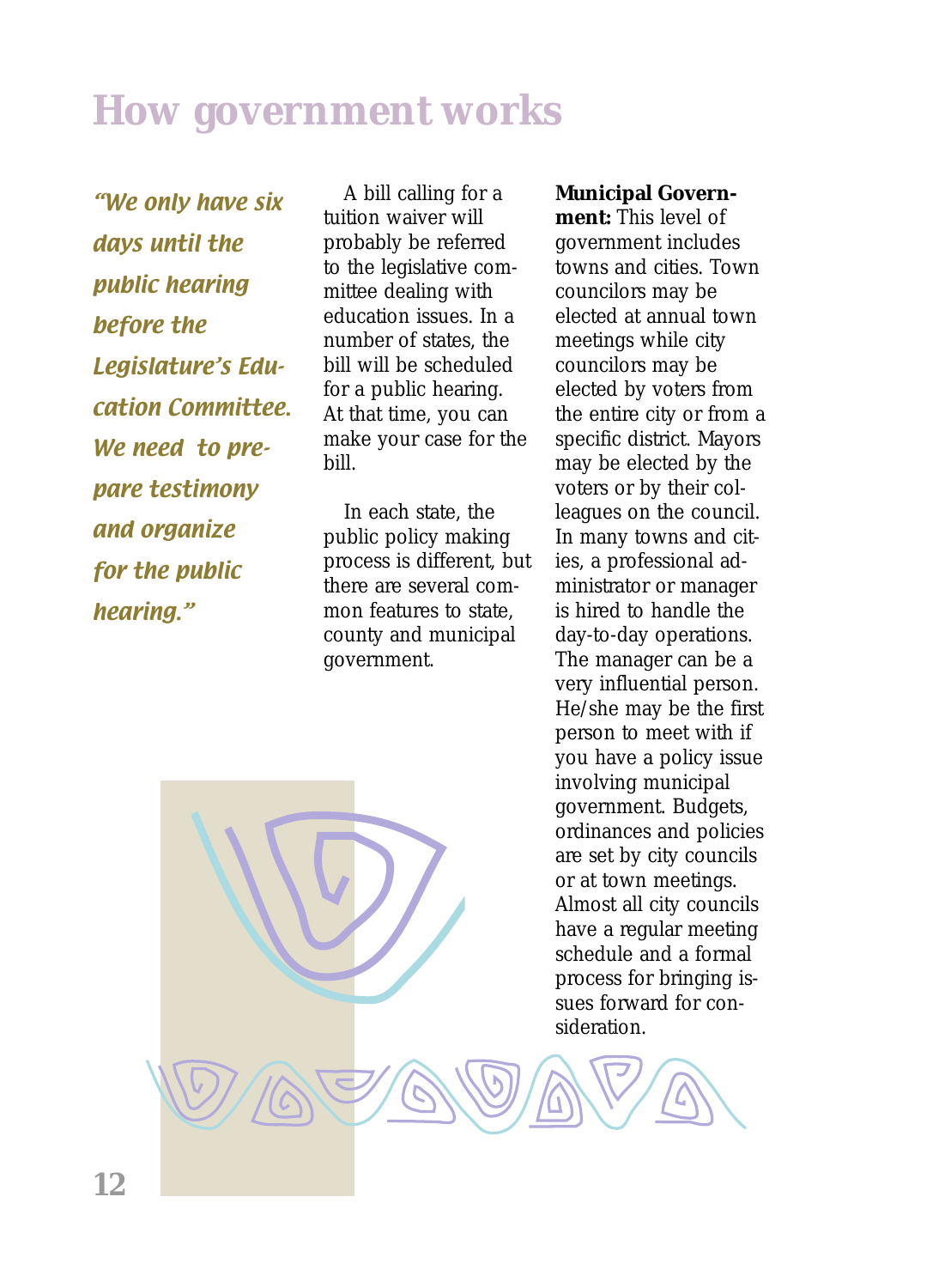#### **County Government:**

County government often administers health and human service programs, including a variety of child welfare programs. County commissioners, elected directly by voters, have a wide range of duties depending on the size and responsibilities of the county. Similar to city government, a county manager oversees the day-to-day operations and helps with budgeting and policy issues.

#### **State Government:**

Most state legislatures meet every year and although the size and the structure of the legislatures vary, they all (except Nebraska) have two houses, the house of representatives and the senate. In some states these two bodies are called the assembly or house of delegates. While legislatures can be very different in how they are organized, there are many similarities.

All members of a legislature have the authority to introduce a bill. The bills are usually sent to a legislative committee. Most of the work in legislatures is done in committees. After a bill is discussed by a committee, it may be sent to the house and senate for debate. If the bill is approved by both bodies, it must be signed into law by the governor. In most states the governor has veto power (the power to reject legislation). Usually there needs to be a two-thirds vote in

#### Making connections

It is easy to become interested in congressional, legislative or municipal work, but there are other ways to influence public policies.

- Serving on advisory boards can be an effective way to change and improve policies.
- Being part of a committee may not seem exciting, but can be useful and important.
- Serving on a task force established by the school committee or city council can teach you about the political process and also allow you to work with elected officials.
- Being appointed to a youth leadership council can help you develop new skills and have your voice heard.
- Meet with the Commissioner of Human Services, program supervisor, or your caseworker.

No matter how you choose to be involved, informal relationship building can be personally rewarding and helpful in building new alliances. Ultimately, politics is a people driven process.

both houses to "override" a veto. The committee process is critical to the passage of a bill. Because majority party members are most often in powerful committee positions, it is important to know who holds leadership positions.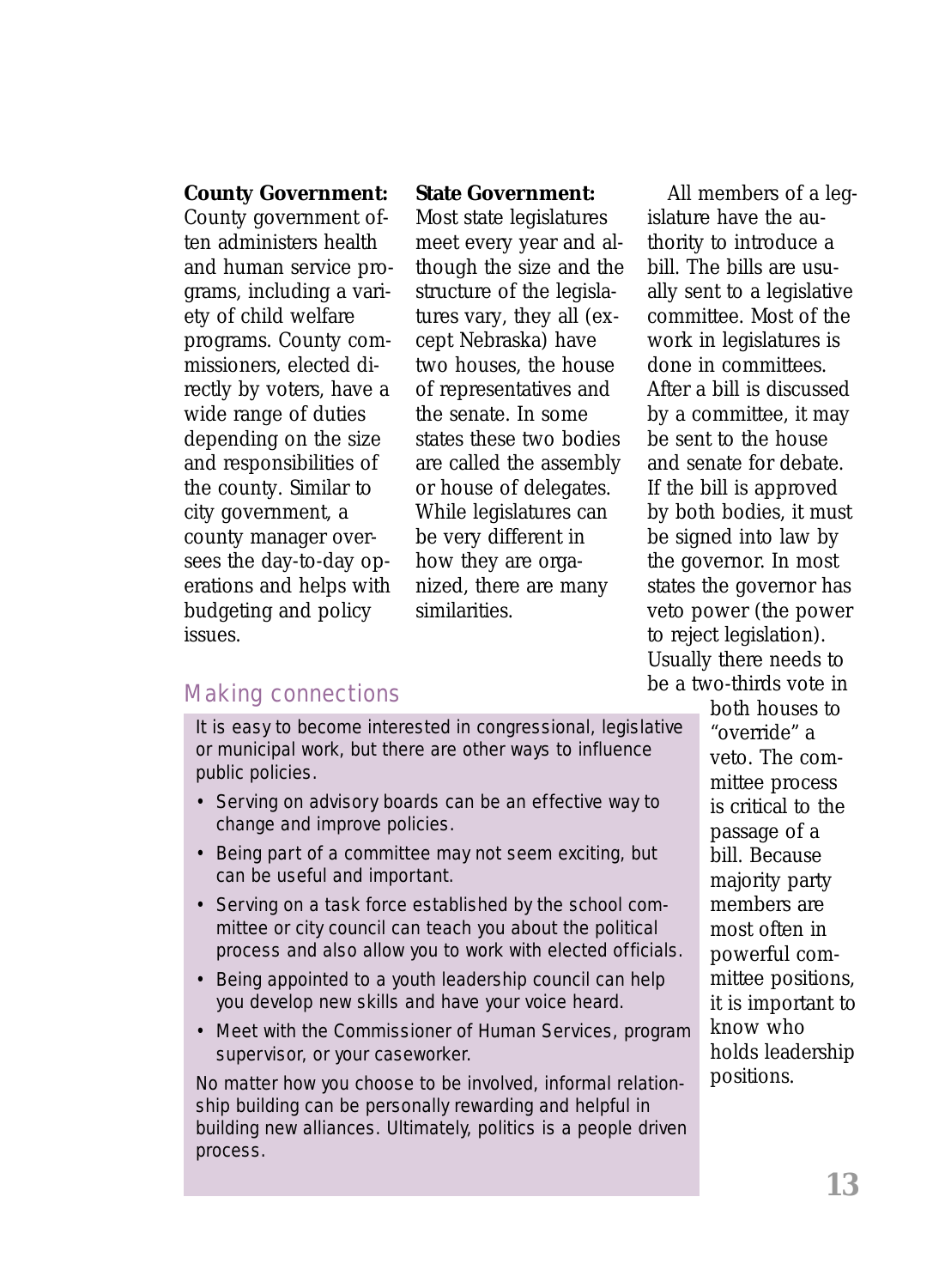## **Strategies for** getting what you need

While there is no perfect strategy to develop or change public policy, there are several techniques which have proven to be effective. They include speaking at public hearings, writing letters, sending emails, making phone calls and meeting with public policy makers.



#### Effective techniques

- Be prepared. Make sure you explain why it is important to you.
- Try to play a role in drafting the policy that you want to change.
- Contact policy makers and elected officials directly but remember that building positive working relationships takes time and patience.
- You can speak at a public hearing or city council meeting. Send them any follow-up information that is requested.
- Send letters. Except on highly visible and controversial issues, elected officials and policy makers do not receive many letters or phone calls.
- Be visible. Once a week, send postcards to policy makers that include one or two facts about your issue.
- Follow the process. Pay attention to the status of the policy you are concerned about and anticipate the next step.
- Be honest and fair. Regardless of what the opposition might say, stay positive and factual.
- Identify and mobilize your support in the community. The broader the base of your support the better. Use the media wisely to convey your message to the public.
- Elected officials and policy makers have particular concerns. Find out what they might be and frame your proposal in a way they understand.
- If you are not successful the first time, be prepared to try again.
- Explain how your proposal will improve the lives of youth in the community.
- Remember that most elected officials are "regular people" who want to do the right thing.

An effective public policy strategy is not a one time event. It includes activities for every week of the year. Over time you and your organization can build credibility and influence.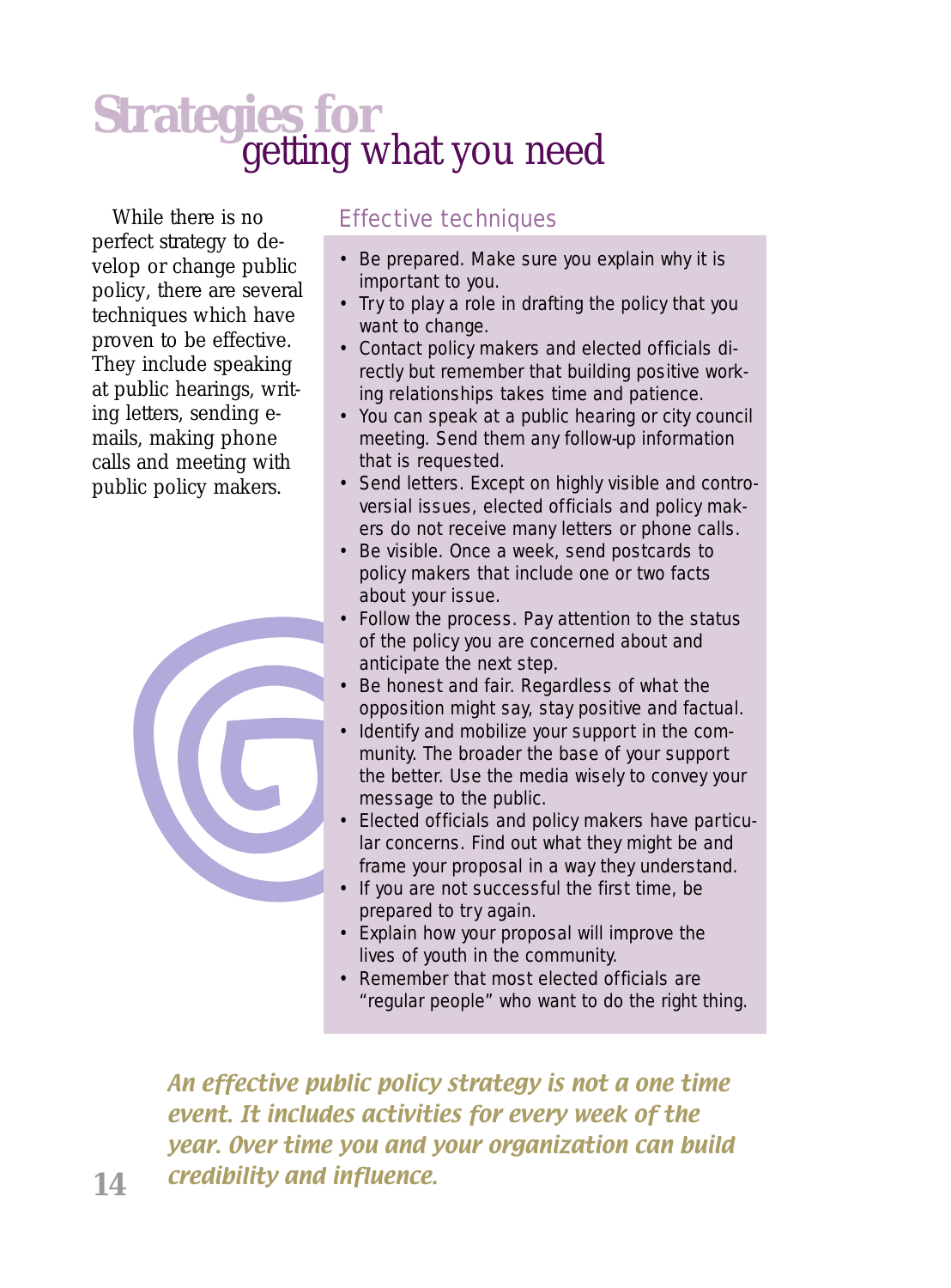#### Writing a letter or sending an e-mail to policy makers

- Make sure you include your name, address and phone number in the letter.
- Refer specifically to the legislation or policy issue that you want to address.
- Be concise and clear about what you want. The letter should not be longer than one or two pages.
- Ask them to respond to your letter or e-mail and explain their position on the issue.
- Offer to meet with them or provide additional information.
- E-mails have become a more common way to communicate with policy makers. While e-mails might be less formal than letters, make sure that you are not too informal.
- Personal letters have more impact than form letters although any letter is better than no letter. Use real life examples when possible.



#### Making Phone Calls

- Policy makers and elected officials expect to be called – even at home.
- Phone numbers are usually listed on the state's web page.
- Try to speak directly with your city councilor, legislator, county commissioner or your case manager.
- Make sure to identify yourself and why you are calling.
- Be informed about the issue.
- Ask them how they stand on the issue.
- Ask them who else you might talk to and who else might help you.
- Thank them for their time and ask them if they would like more information.
- Be brief and respectful. Thank them for their time.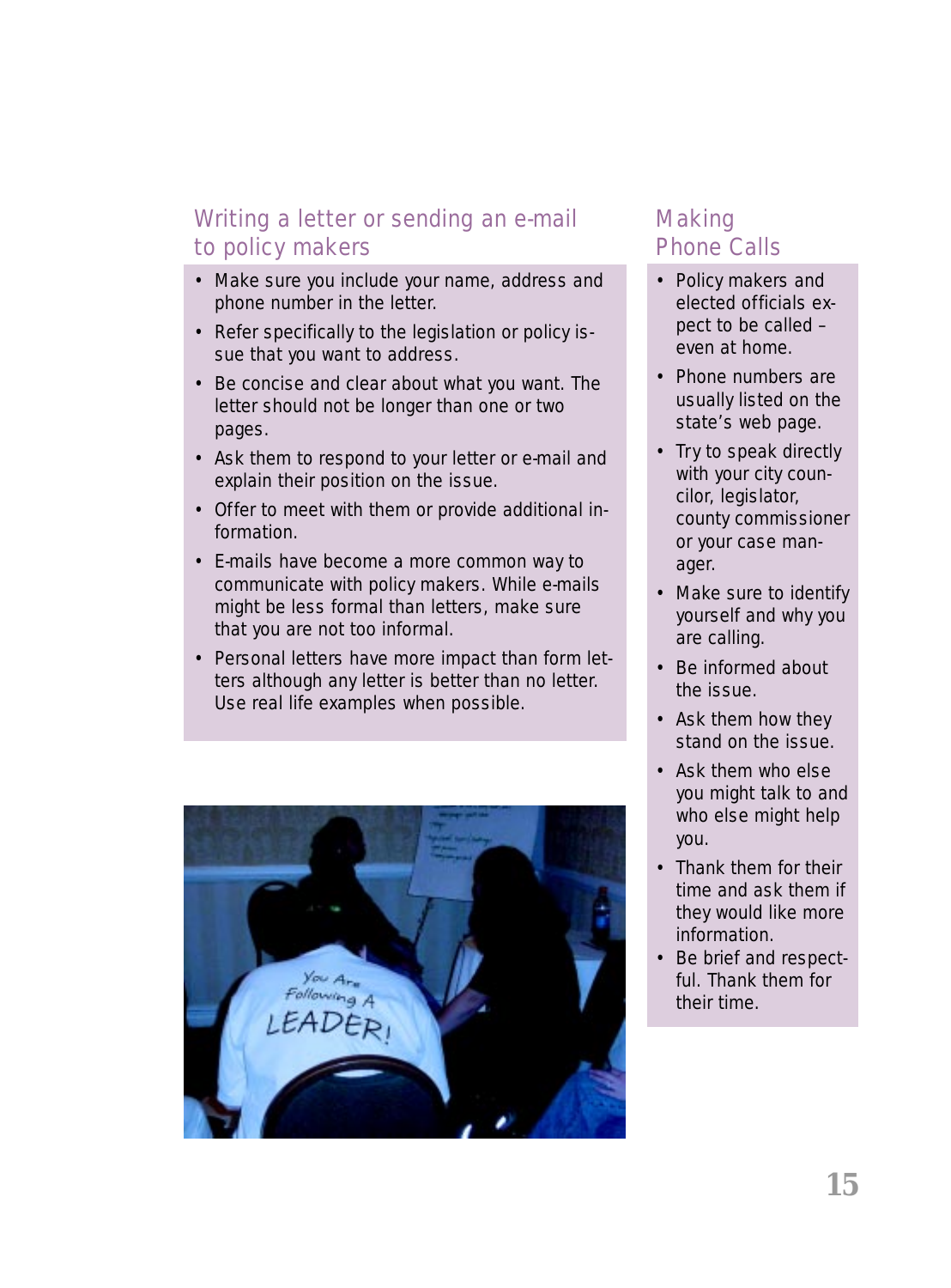## **Reaching out to others** how to build a coalition

Only the most powerful organizations—the Chamber of Commerce or labor unions—can shape public policy by themselves. While one person can make a difference, it is more often true that having support from a number of individuals and organizations is critical to influencing public policy. Typically, coalitions are formed to achieve a specific policy goal. While the individual organizations may differ on other policy issues, they agree to put those differences aside in order to move toward that common goal.

"Stand for Children" is an example of a national coalition involving a number of different child welfare groups that worked together to promote a policy agenda for families and children. The coalition sponsored a rally in Washington and helped organize local events.

Some coalitions stay together for a short time while others continue for several years, even after the original goal is met. The length of time is not as important as making sure that individual members still believe in the purpose of the coalition.



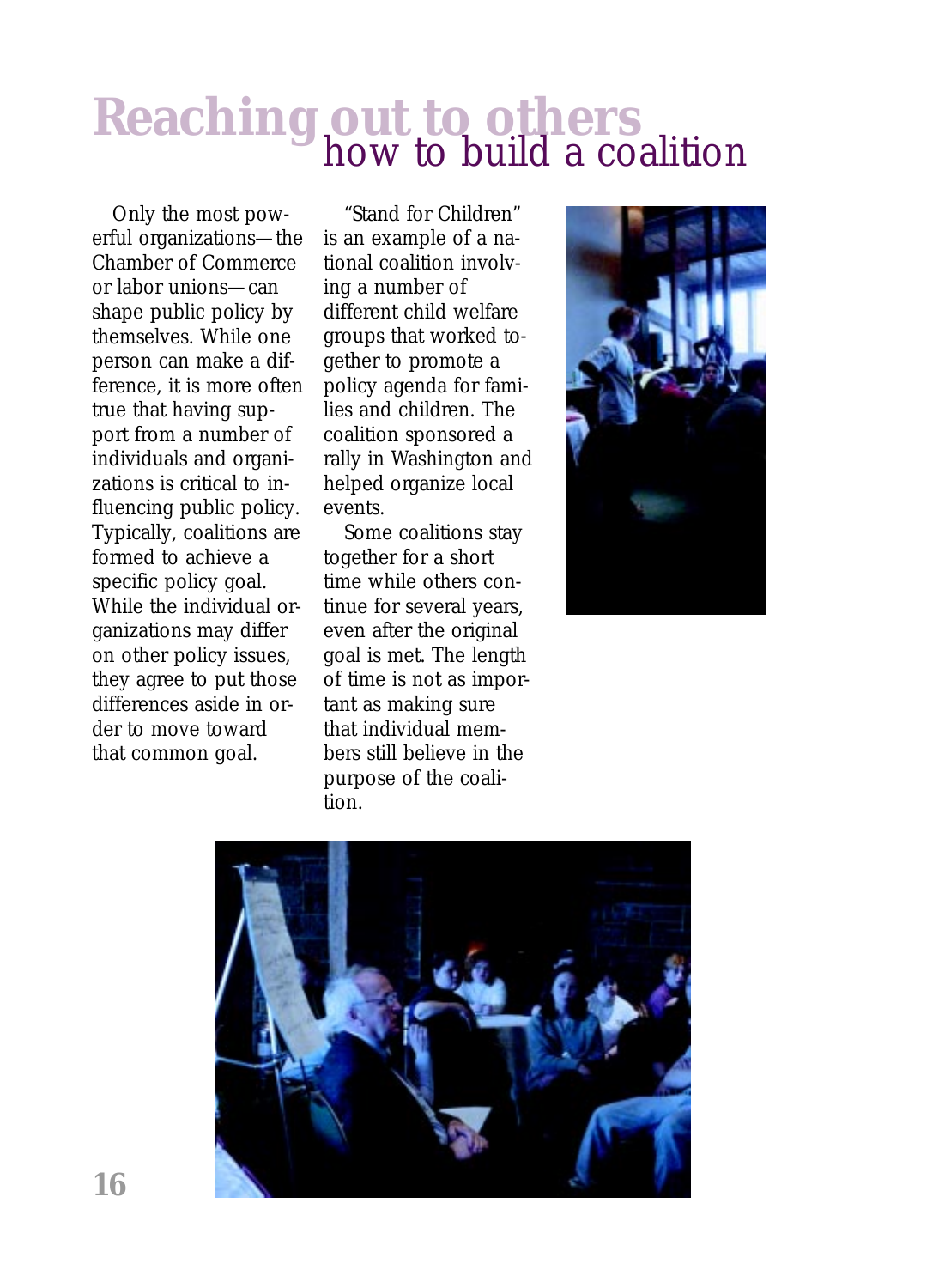Successful coalitions have several of the following characteristics:

- The coalition has common goals, yet individual organizational needs and interests are addressed.
- The strengths and resources of each member are utilized.
- Members have a commitment to cooperate.
- All members play a role in goal setting.

#### Organizing your community

- Hold a meeting of individuals and organizations that have similar goals.
- Make sure the meeting is organized with a clear agenda and outcomes. No one likes to sit through boring and unproductive meetings.
- Share responsibilities. Let other people make phone calls and write letters.
- Invite policy makers to attend the meeting or set up a special meeting with them.
- Gather lists of people and organizations that share your goals. The lists might include foster care organizations, foster parents, youth in care, mentoring programs, social workers, youth advisory councils, etc.

**How can you work together on this issue?**

• Hold a voter registration drive.

**What other organizations have the same interests as you?**

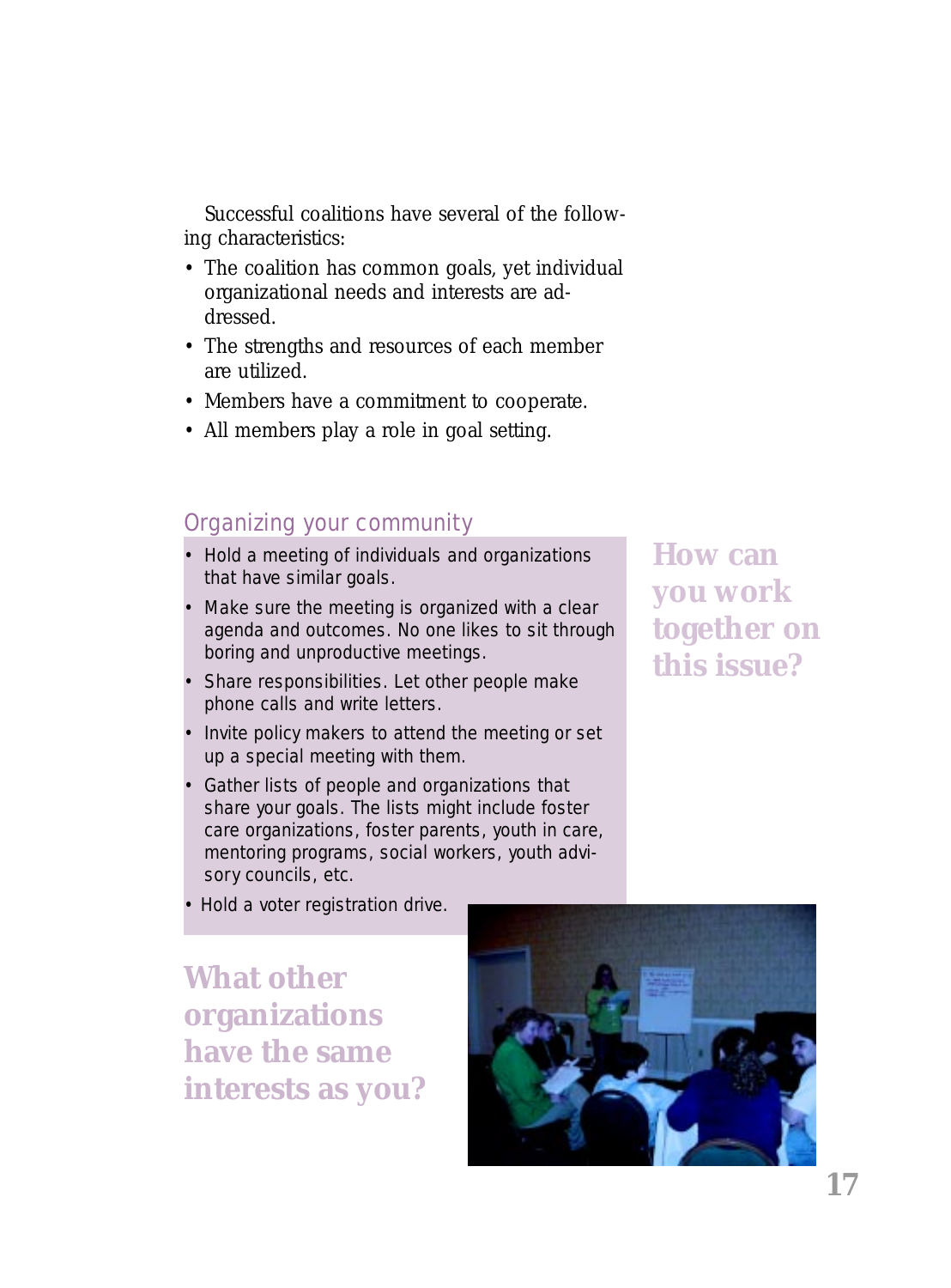# **Getting the message out** working with the media

It helps to have a media strategy. The media can carry your message to a larger audience and can help build support for your public policy initiative.

When working with the media, be succinct—focus on the two or three most important points. Always be accurate and find out about deadlines and the format used by the television, newspaper or radio for accepting stories or articles.

One of the most common techniques used to attract attention to an issue is to hold a news conference. This allows many of your supporters to talk to the media at one time. However, it can be difficult getting the news media to show up. Planning, direct contact with news editors, and a newsworthy event all contribute to a successful news conference.



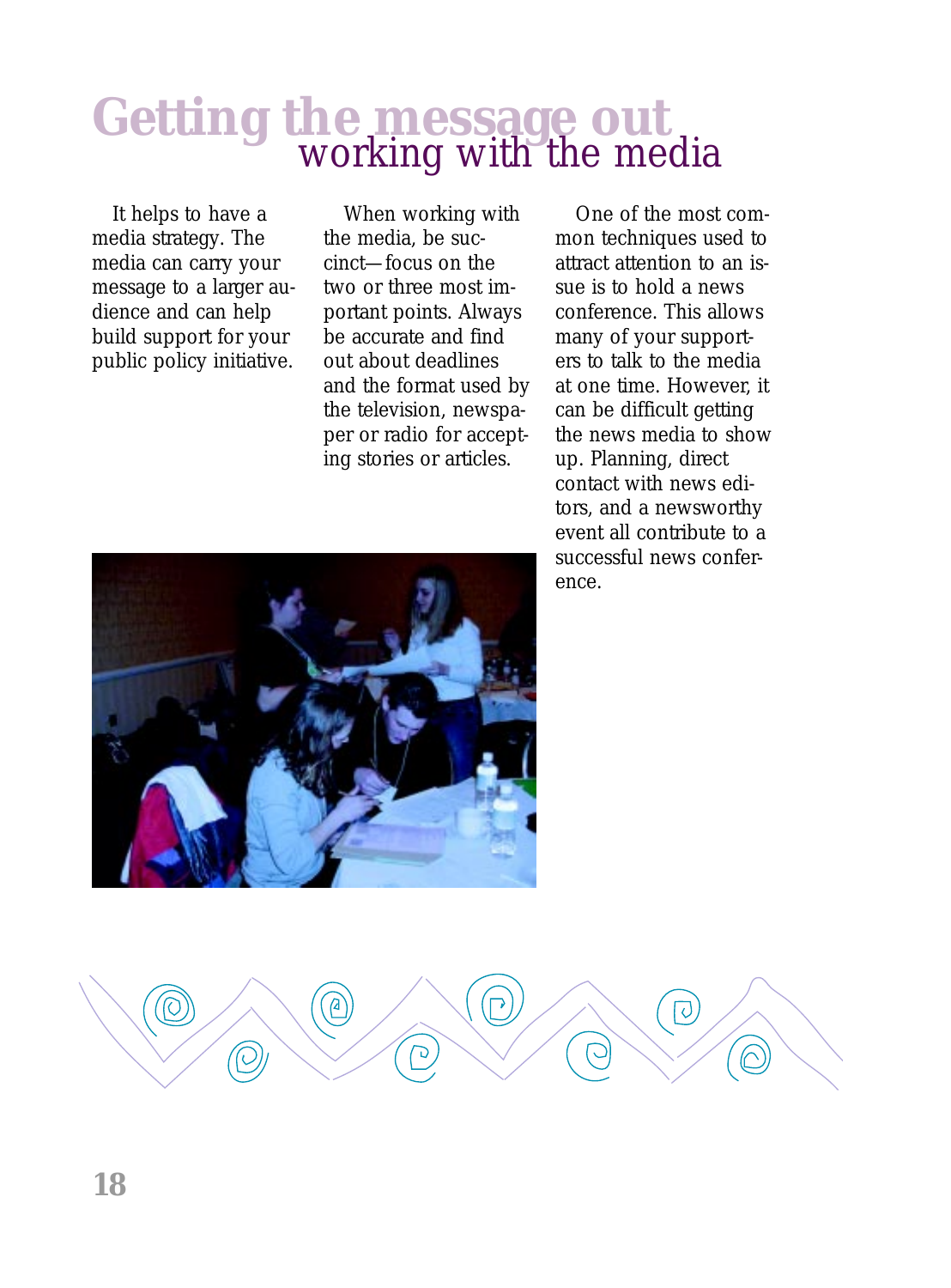#### In the spotlight

A number of different media options are available to you. The following are several ways to employ the media to help you.

- Contact a news reporter or the news editor and ask if he/she will write a news story about your issue.
- Send a "letter to the editor" or write an op-ed article for the editorial page.
- Meet with the editorial board and discuss your proposal with them.
- Send a news release to community newspapers, weeklies and shoppers guides.
- Contact the local television station and ask them to cover your story, or talk to the cable television producer and ask to be on the public access station.
- Contact the local radio station and ask to be part of a newsstory or a guest on a talk show.
- Know your subject, including your numbers! Know why your subject is important to the community and what you or your organization is doing about it.
- Be known as a *reliable* resource.
- Know the difference between coverage and collaboration. Work for the former, but don't expect the latter. Reporters always appreciate a good source, but they aren't looking for partners.
- Be reporters in your own areas. Dig out stories, package them with good background and contacts, and pitch them. Be thorough, but stay brief.
- The media is most receptive to events that have a "visual" impact or a "real person" as part of the story.
- Remember that anything you say is "on the record" unless you tell the reporter otherwise.

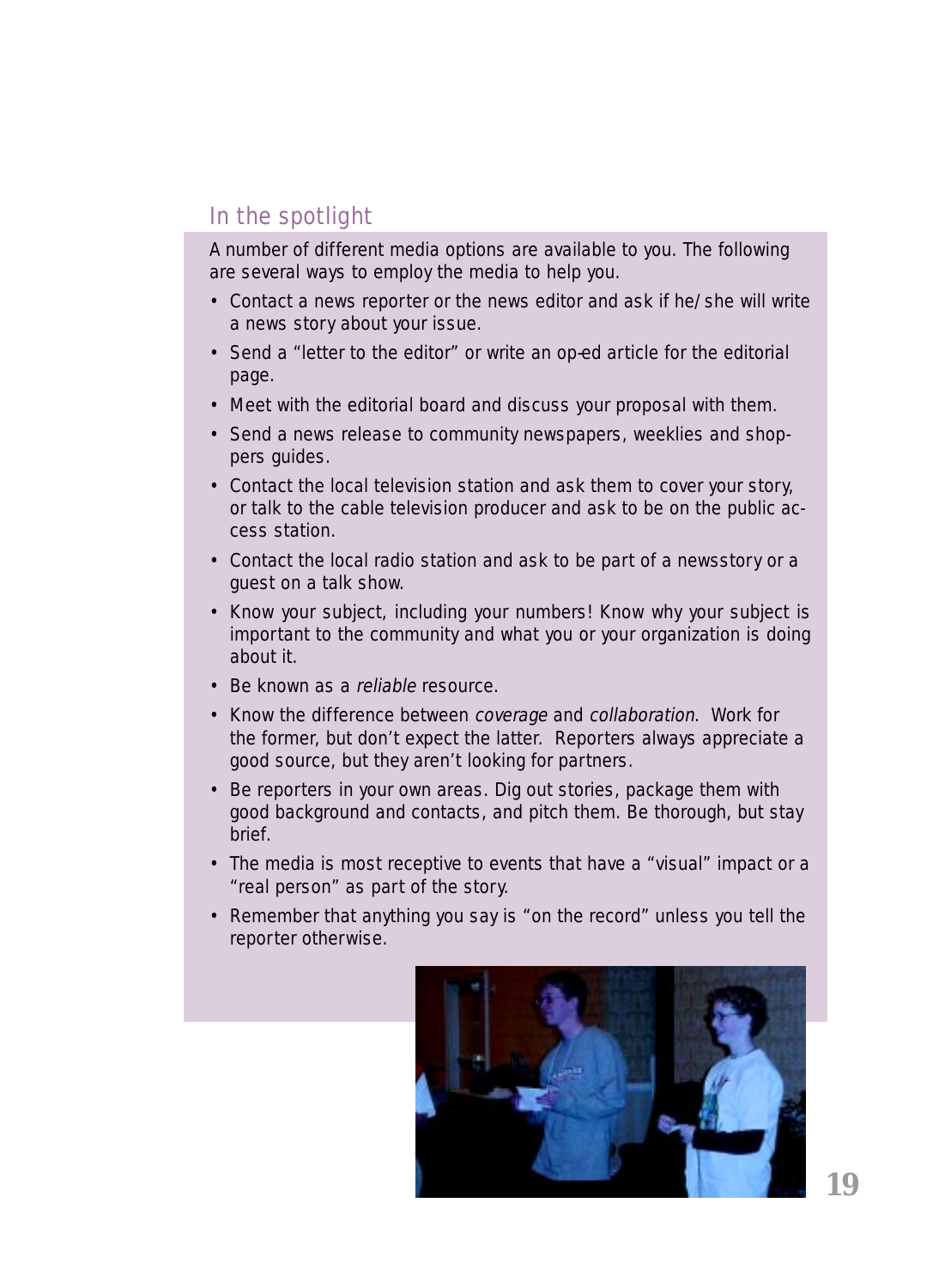## **Hints for speaking in public**

"I can't speak at the public hearing; it would make me too nervous."



Eventually Sue agreed to testify at the public hearing but she was still nervous. On the day of the hearing her fear grew when she entered the room and saw hundreds of people. She thought again about not speaking but she felt a responsibility to her friends and other youth in foster care. She took a deep breath and walked to the microphone….

Sue's feelings were normal. Almost everyone feels anxious about speaking in public. The fear of failing or making a mistake is so great that many people go to extraordinary measures to avoid speaking in public. While it is normal to be anxious there are several simple rules to keep in mind that will help you be an effective speaker both in small groups and in larger public settings.

#### Public Speaking

- Make sure you know who is in the audience and tailor your remarks to them.
- Be prepared. Only the most experienced and knowledgeable people can speak effectively "off the top of their heads."
- Write out your comments/testimony or use note cards to remember major points.
- Keep your comments to three points and summarize those major points throughout the presentation.
- Combine factual information with personal stories.
- If you are nervous, acknowledge your nervousness when you first start to speak or act confidently and you will begin to feel less anxious.
- Before you start to speak, take a deep breath, reduce negative self-talk and visualize the speech going well. Hear the applause at the end of your speech.
- Expect the unexpected. You should always be prepared to answer questions.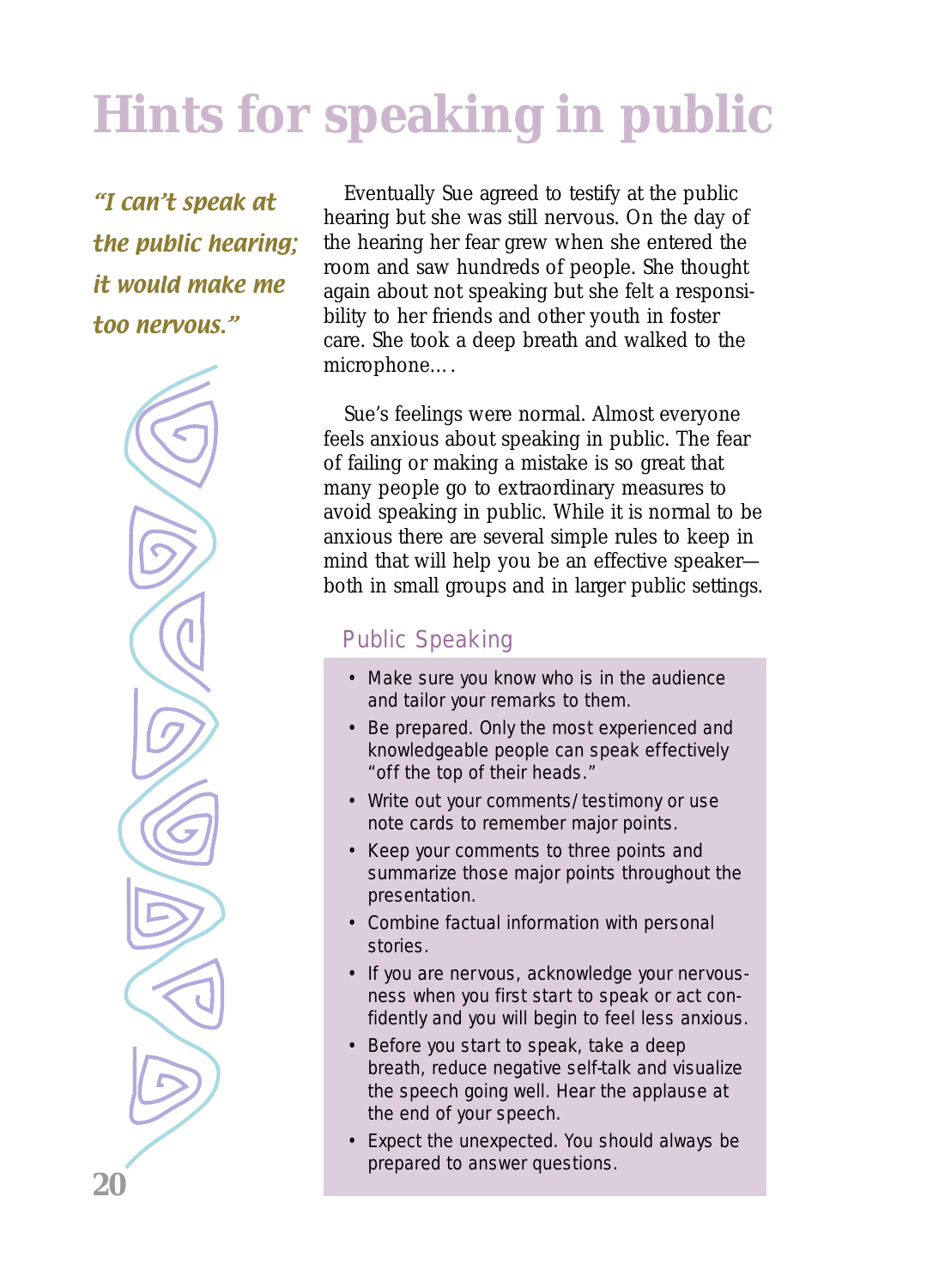It is almost impossible to eliminate anxiety before speaking in public. But let the anxiety work to your advantage by helping you focus on, and be excited about, your presentation.



#### Telling a Story

Telling your own story is one of the most effective ways of making your case to elected officials and policymakers. If you decide to discuss your personal situation, you should keep in mind several guidelines.

- Only discuss information and situations that are comfortable for you.
- Anything you say in public can be used by the media—so be careful.
- Do not violate the confidentiality of other people. It is okay for you to tell your story, but do not include information about other family members or friends without their permission.
- Highlight the important points; do not focus on every detail.



- Make sure your story is consistent; especially if you are telling it in public.
- Let the facts of your story speak for themselves; don't be overly dramatic.
- Review your story with a friend, your caseworker or foster parent before going public.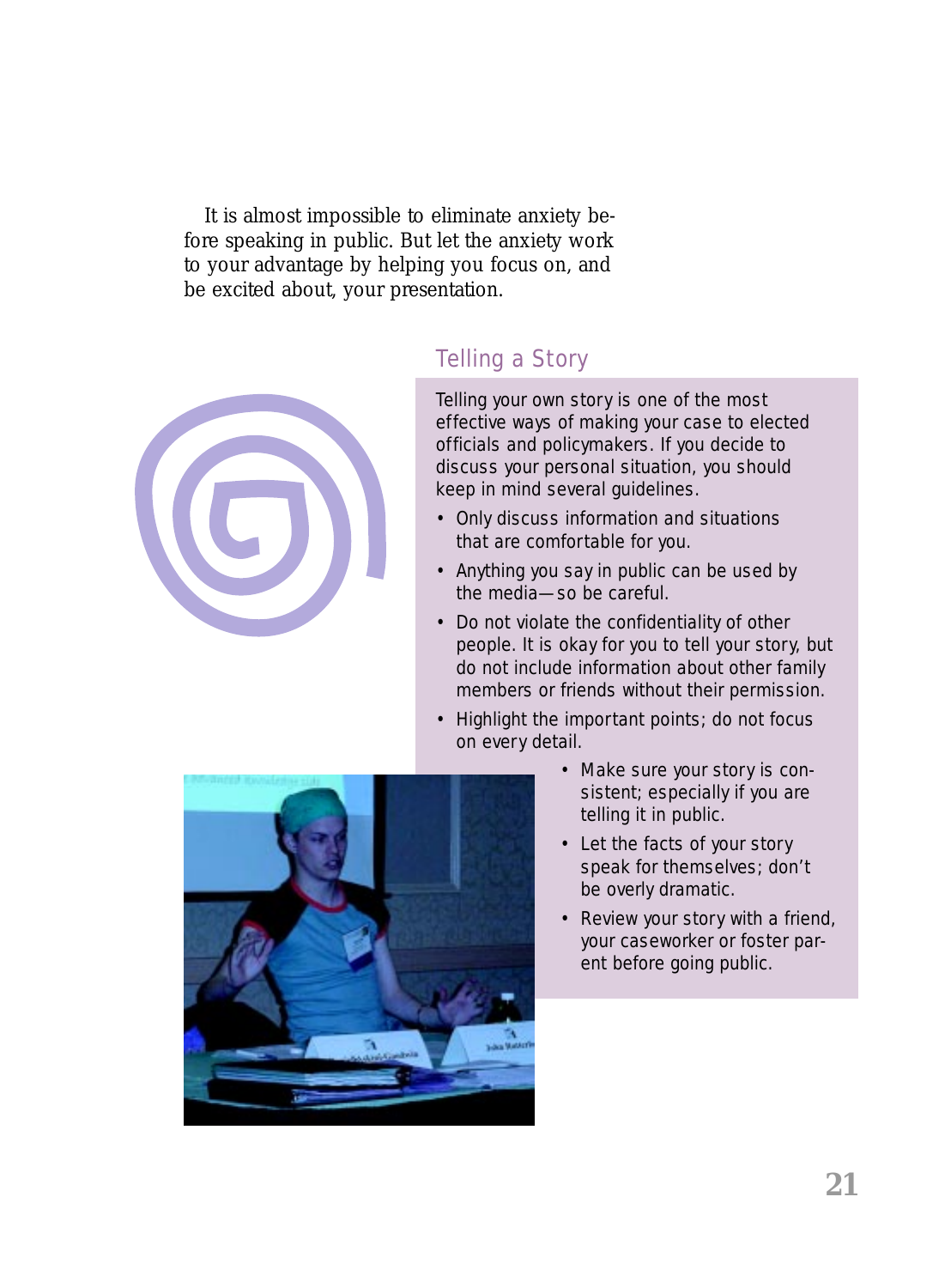## **The final decision** from the Maine Legislature

On the day of the public hearing, YLAT members and others testified in support of the bill. One young woman, there to speak on another bill, spontaneously stepped to the microphone and told the Committee, "I grew up in foster care and if you are going to pass a bill today, it should be this one." At the conclusion of the hearing, the room exploded with applause as 200 students from the University of Maine System (waiting to testify on a bill related to fraternities and sororities) stood and extended their support to the youth who had come to testify. It was clear that Sue and the other members of YLAT had made an impression on the audience and the members of the Education Committee, who endorsed the bill unanimously.

The legislation was passed by both the Maine House and Senate and then signed into law by the Governor in l999. Before he signed the bill into law, Maine's Governor Angus King congratulated Sue and the other youth from YLAT on the bill's passage. He said he believed the bill was a positive step in providing more educational opportunities for youth in care.

Unfortunately, the bill did not go far enough in extending the waiver, so a second bill was introduced in the year 2000. This bill was also passed and signed into law by the Governor. In the fall of 2000, the first youth in care went to college using the tuition waiver.



#### Give Credit

- Always remember to thank policy makers who help you. Send thank you letters.
- Express appreciation by honoring those who helped. Invite them to an annual meeting. Present them with a plaque, a t-shirt, or a certificate of appreciation.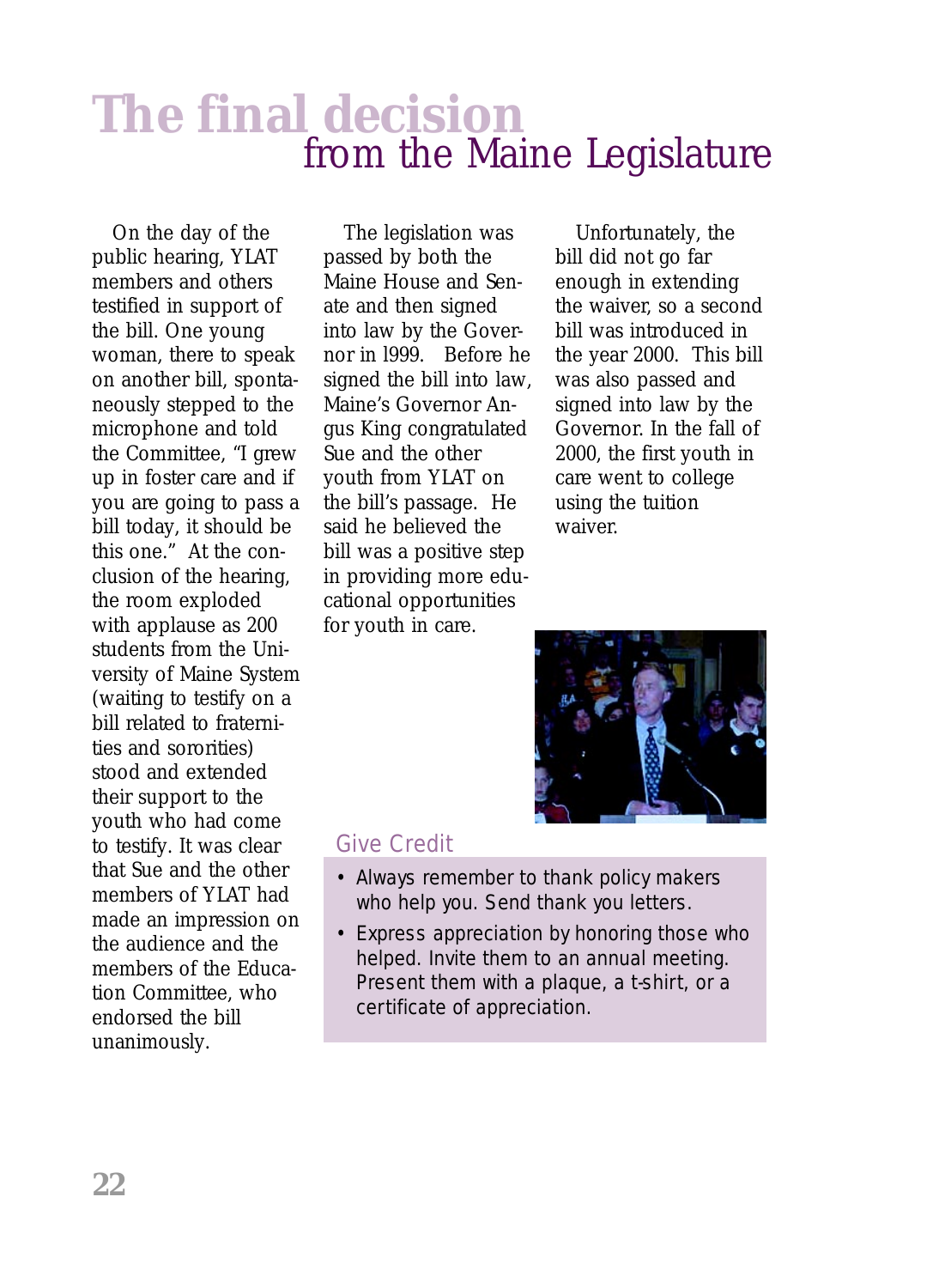## **…and what works for youth** in other places

#### **California Youth Connections Web Site Provides Policy Information to Youth in Care**

If you haven't visited the web site for California Youth Connections, then you are missing another resource when it comes to youth involved with public policy. Click on www.calyouthconn.org and follow their directory.

*Legislation* will bring you to a long list of legislation that deals with youth in care. Some of this is old stuff that either passed or failed, some is coming up in the future.

*Day at the Capitol* gives a quick overview of a three-day event where youth:

- learn how to present their ideas to Senators and Assembly members,
- use their expertise and knowledge they have gained about the foster care system to educate legislators,
- advocate for changes in the laws that affect foster youth,
- socialize with other foster youth and emancipated foster youth from across California.

Finally, check out the *Publications* link. Various reports describe their efforts to advocate for the needs of youth in care.

#### **Foster Care Youth Thank White House**

(From National Foster Parent Association Web Site)

At a bill signing ceremony held December 14, 1999 at the White House, former foster care youth and foster care professionals thanked President and Mrs. Clinton and Congressional leaders for legislation providing more resources for

housing, education, job training, and health care for 18-year-olds leaving foster care.

"This law will mean that kids in the future won't have all the troubles I had to overcome," said Alfred Perez. "The foster care community owes a tremendous thanks to the leadership of President and Mrs. Clinton and to the strong support of the U. S. Congress. For my part, I intend to keep speaking out so that more kids will know about services that are now out there for them if they ask."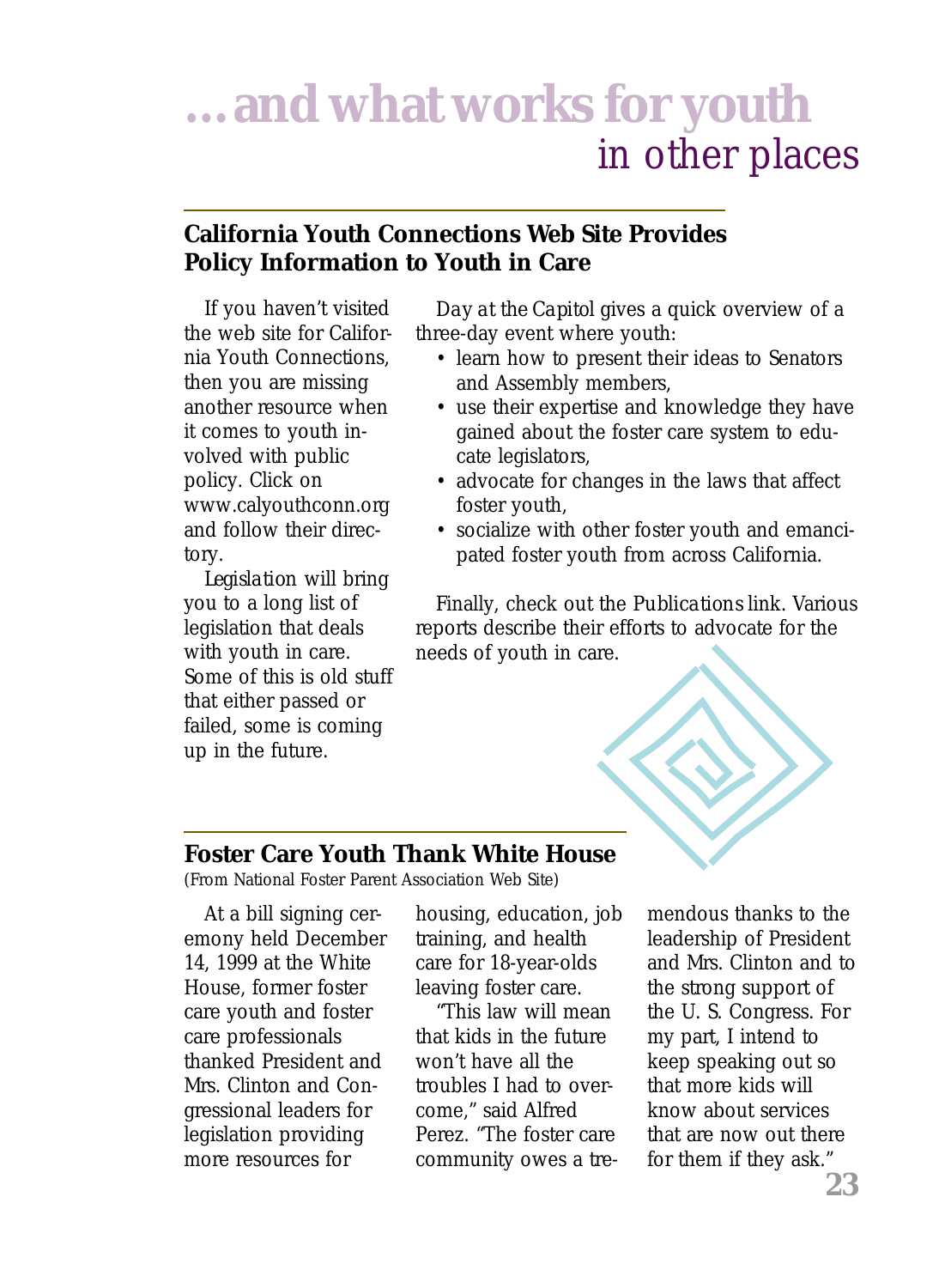#### **North Carolina Youth Write the Governor**

(From Say So web site http://sayso-nc.tripod.com)

Say So (Strong Able Youth Speaking Out) is a group of youth who are in foster care or who have been in foster care. The purpose of Say So is to improve the foster care system by advocating for policy changes, educating others about foster care, and providing support for other youth. They believe that "in order to have the system change for the better, those in power—the adults must listen to youth."

Say So has written a letter to the governor of their state asking him to work with youth in care. In their letter they said, "We know that you are working to make things better for kids in North Carolina. We think that Say So is an important way to help youth in foster care and we hope that you will consider joining us in the effort to improve our lives and the lives of all other children in outof-home care."

#### **Oklahoma Page Program**

(Excerpts from article by Misty Codrey, appearing in *Daily Living* Volume 14, Number 4)

Each year 25 youth in care serve as House Pages. While paging, youth also have the opportunity to hear guest speakers, attend informative meetings, and witness what goes on behind the scenes at the state capitol. Working the House floor provides hands-on experience with the Legislature and ongoing interactions with House and Senate members.

In addition to their duties as pages, the youth have the opportunity to participate in a mock legislative session in the Senate Chamber, have breakfast with Representatives, tour the Governor's Mansion, and have photographs made with the Governor and the House Speaker.

#### **Court Challenge in Toronto, Canada**

(From NYICN web site www.youthincare.ca)

National Youth in Care Network (NYICN) is insisting that the federal government take immediate action to repeal a section of the Criminal Code known as the "Spanking Law." This law permits teachers, parents, and those acting in the place of a parent to use physical force to discipline a child.

NYICN asked Justice Minister Anne McLellan to re-examine her department's position on corporal punishment. In a debate where social scientists and lawyers have failed to sway the government, these young people hope that an appeal from youth in care will make a difference. "We are asking Minister McLellan to listen to the children and youth who have been affected by family violence and abuse, and to take action. Put child protection on the political agenda this fall and introduce a bill to repeal this law."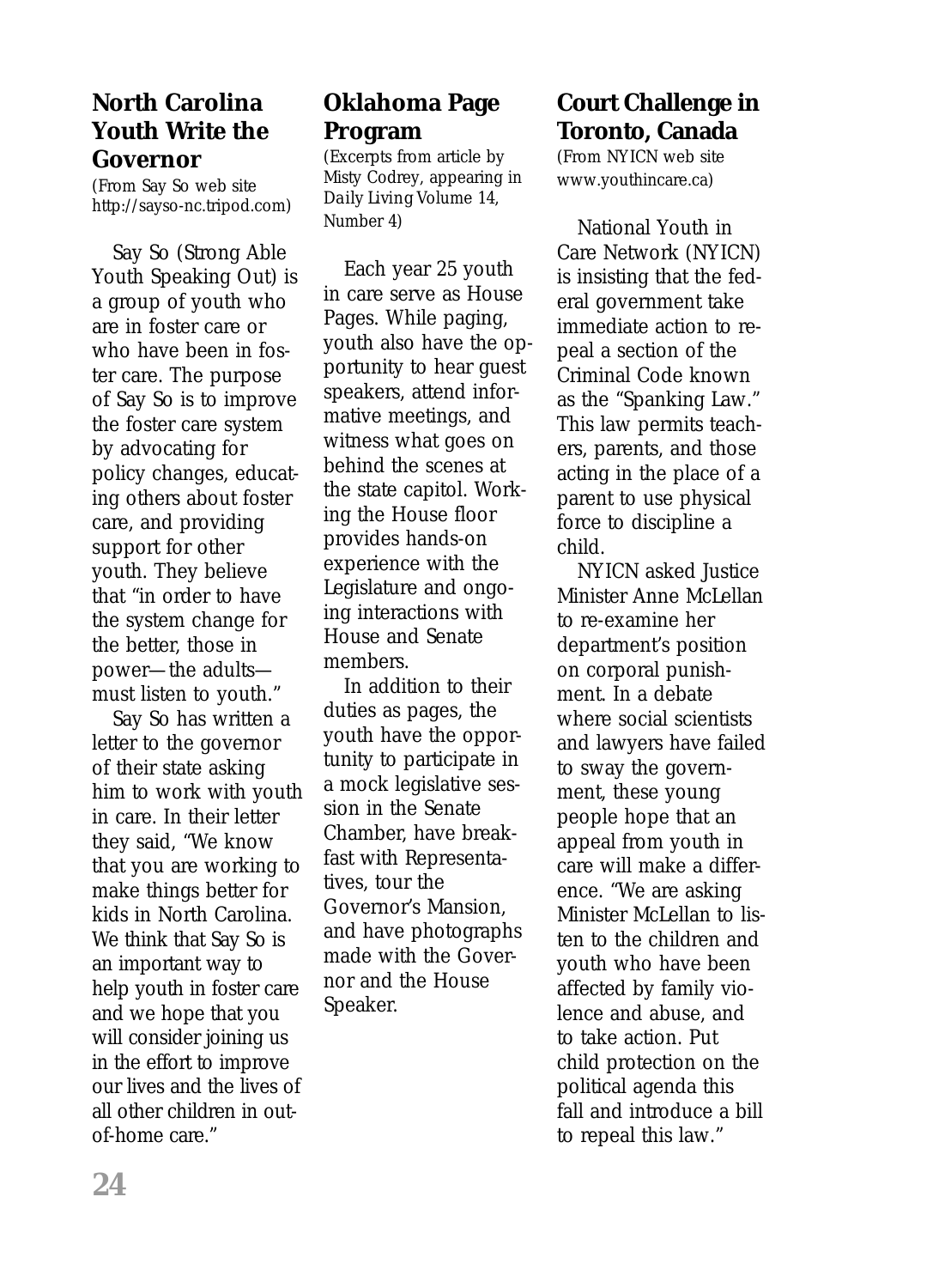**Citations** Janet Simons and Donna M. Jablonski. (1990). *An advocate's guide to using data.* Children's Defense Fund.

> *Making the federal legislative process work for children and families: A legislative advocacy training workshop.* United Way of Massachusetts Bay's Success by 6 Initiative, in partnership with the Child Care Resource Center.

Lynn Hellegust. (1991). *How to lobby your state legislature: A citizen's guide.* Government Research Service.

Helen Blank and Nicole Oxendine Poersch. (1996). *Working with state and local elected officials: A guide for early care and education advocates.* Children's Defense Fund.

*Sixty Second Guide to Effectively Working with the News Media.* Independent Sector, 1200 Eighteenth Street, NW, Suite 200, Washington, DC 20036. www.independentsector.org

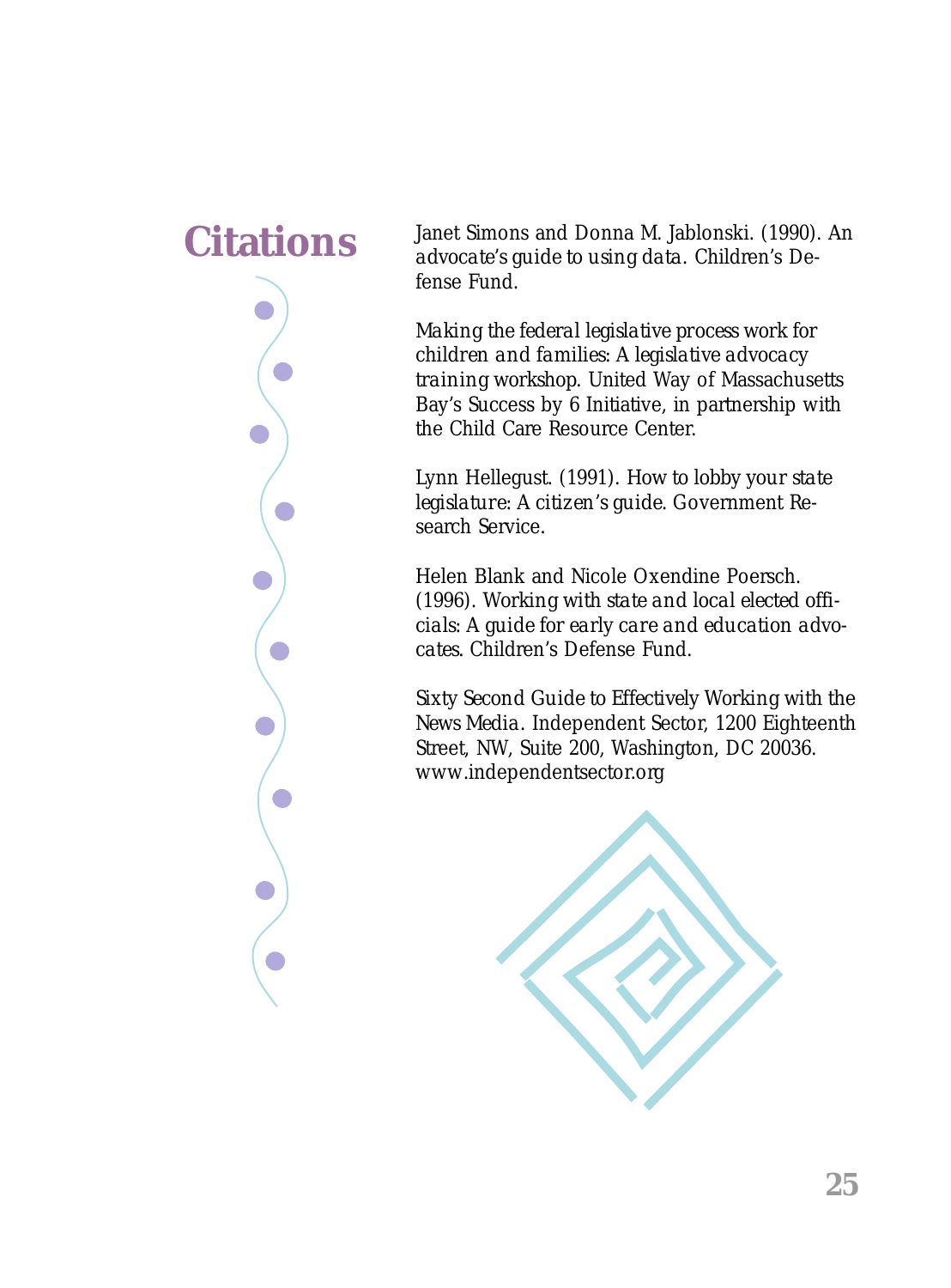## **Work Sheets…** to help you get started.

### **What Do You Want?**

Action: Make a list of three policies that you want to address.

| л.      |  |
|---------|--|
| ິ<br>∼. |  |
| 2<br>ω. |  |
|         |  |

Out of that list, choose your highest priority.

1.

## **Making Your Case**

Action: List three pieces of information you need to make your case and list three places where you can find the information. Also decide who will be responsible for getting the information.

| <b>Information</b> | Where can we<br>find this information? | Who will get<br>the information? |  |
|--------------------|----------------------------------------|----------------------------------|--|
|                    |                                        |                                  |  |
| 2.                 |                                        |                                  |  |
| 3.                 |                                        |                                  |  |

## **Who Can Help?**

| Action: Make a list of people who can help you such as: |                   |  |
|---------------------------------------------------------|-------------------|--|
| Who can help                                            | How to reach them |  |
| Legislators                                             |                   |  |
| <b>City Councilors</b>                                  |                   |  |
| <b>School Committee Members</b>                         |                   |  |
| Foster parents                                          |                   |  |
| Caseworkers                                             |                   |  |
| Youth in Care                                           |                   |  |
| Friends                                                 |                   |  |
| Commissioner/                                           |                   |  |
| Secretary of Human Services                             |                   |  |
| <b>Business owners</b>                                  |                   |  |
| Youth Organizations                                     |                   |  |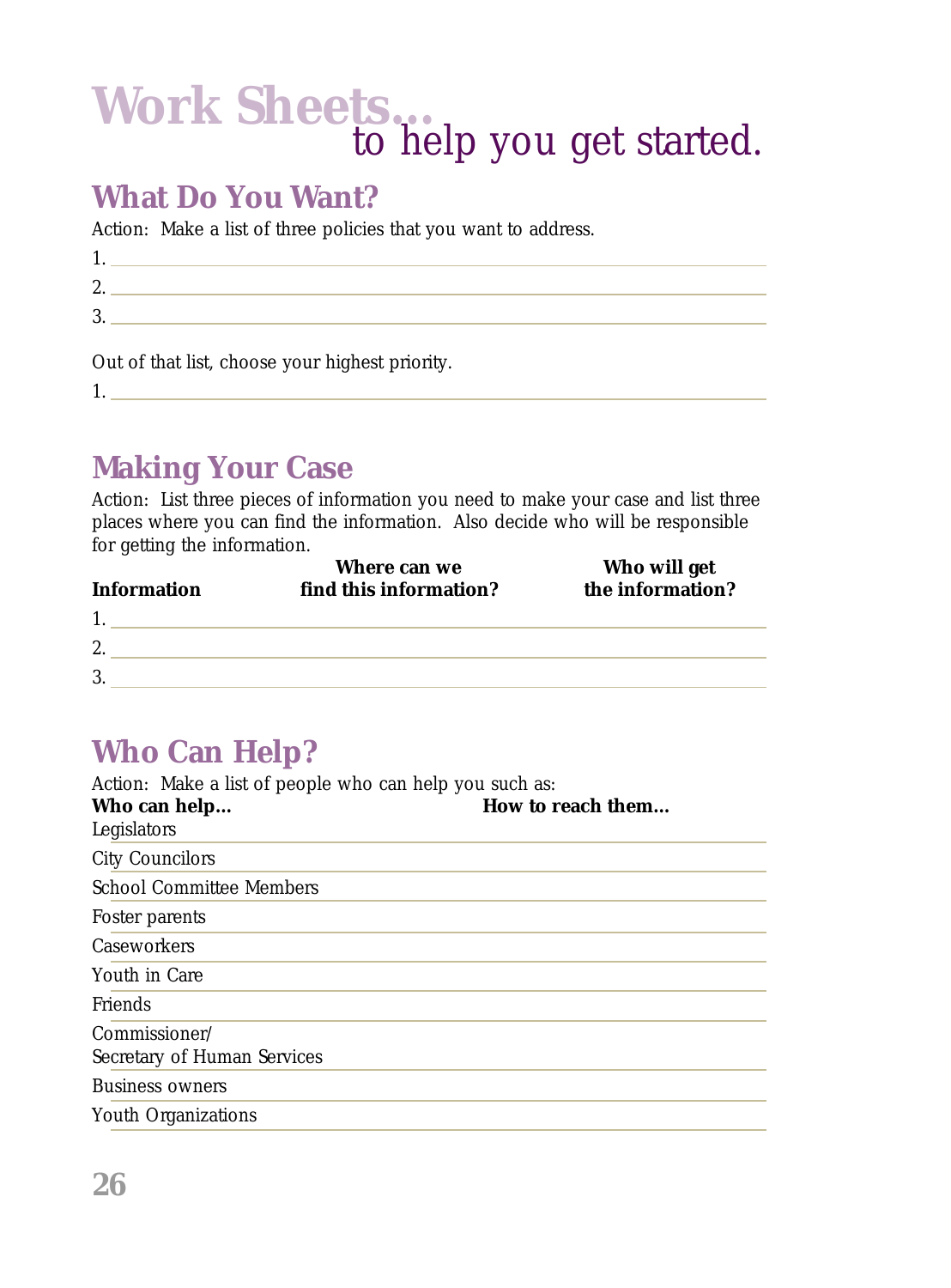## **What Level of Government Can Help?**

Action: List the level of government that can make the decision for you.

### **More is Better—Building a Coalition**

Action: Make a list of other organizations that would want to work with you. Also decide who will contact the organizations.

**Organization & Contact Information Who will contact them?** 

### **Moving Forward: Nuts and Bolts**

Action: Make two lists. One list should have the names of people who will receive letters, e-mails and phone calls. The second list should include the names of policymakers that you intend to meet with. Make sure it is clear who will write the letters, make the phone calls and set up the meetings.

| Who to email/write letters to? | Who will write them?           |  |
|--------------------------------|--------------------------------|--|
| Who to meet with?              | Who will arrange the meetings? |  |
|                                |                                |  |

### **Managing the Media**

Action: Decide whether you want to hold a news conference, send out a news release, contact the media directly or have a news event. Identify local newspapers, radio and television stations and make a contact list of news editors and reporters. Make sure you find out about news deadlines.